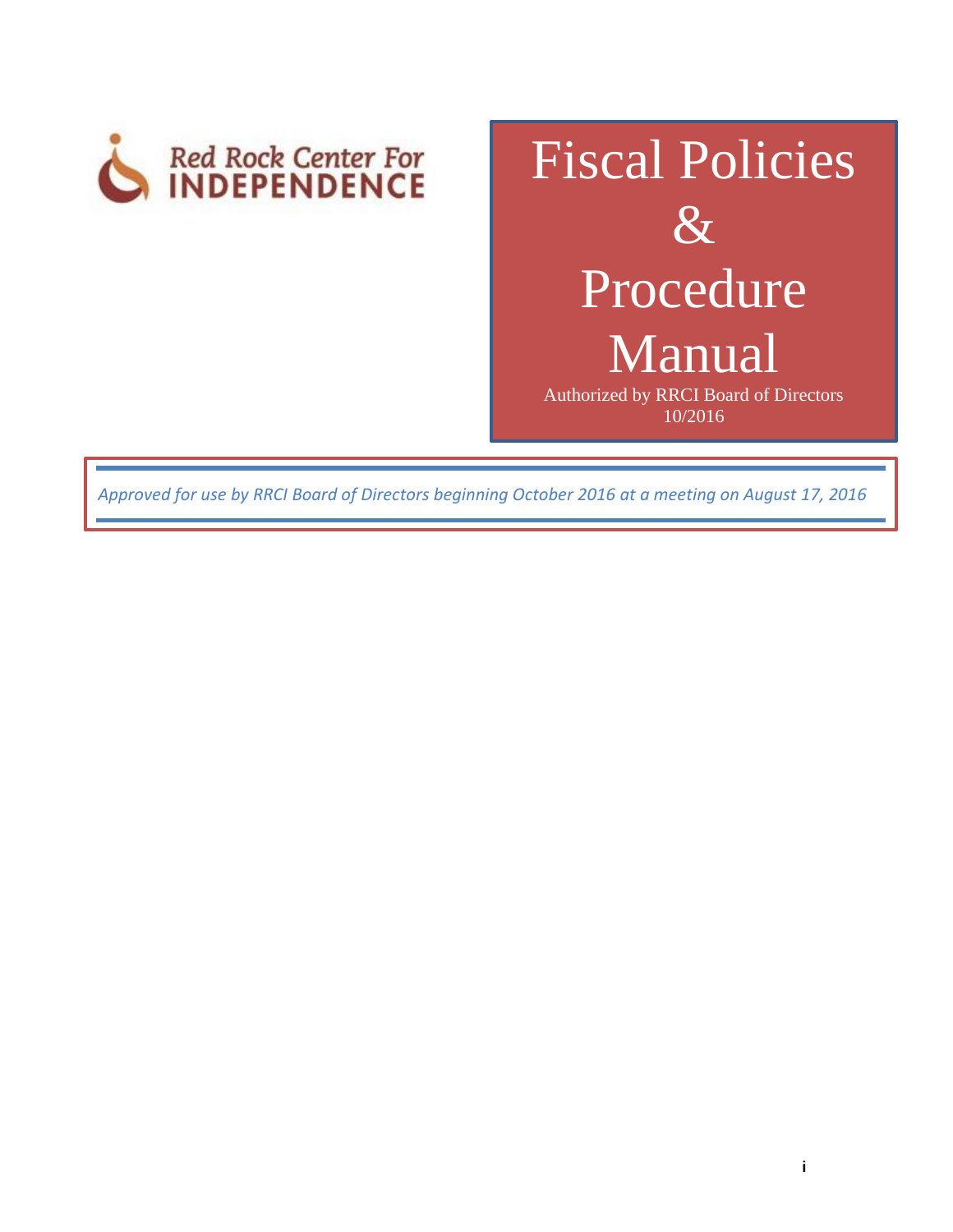# **Table of Contents**

| Consistency with Independent Living Program Purpose and Philosophy  1 |  |
|-----------------------------------------------------------------------|--|
|                                                                       |  |
|                                                                       |  |
|                                                                       |  |
|                                                                       |  |
|                                                                       |  |
|                                                                       |  |
|                                                                       |  |
|                                                                       |  |
|                                                                       |  |
|                                                                       |  |
|                                                                       |  |
|                                                                       |  |
|                                                                       |  |
|                                                                       |  |
|                                                                       |  |
|                                                                       |  |
|                                                                       |  |
|                                                                       |  |
|                                                                       |  |
|                                                                       |  |
|                                                                       |  |
|                                                                       |  |
|                                                                       |  |
|                                                                       |  |
|                                                                       |  |
|                                                                       |  |
| Statement of Income and Expenses and Budget Comparisons  13           |  |
|                                                                       |  |
|                                                                       |  |
|                                                                       |  |
|                                                                       |  |
| Overview                                                              |  |
|                                                                       |  |
|                                                                       |  |
|                                                                       |  |
|                                                                       |  |
|                                                                       |  |
|                                                                       |  |
|                                                                       |  |
|                                                                       |  |
|                                                                       |  |
|                                                                       |  |
|                                                                       |  |
|                                                                       |  |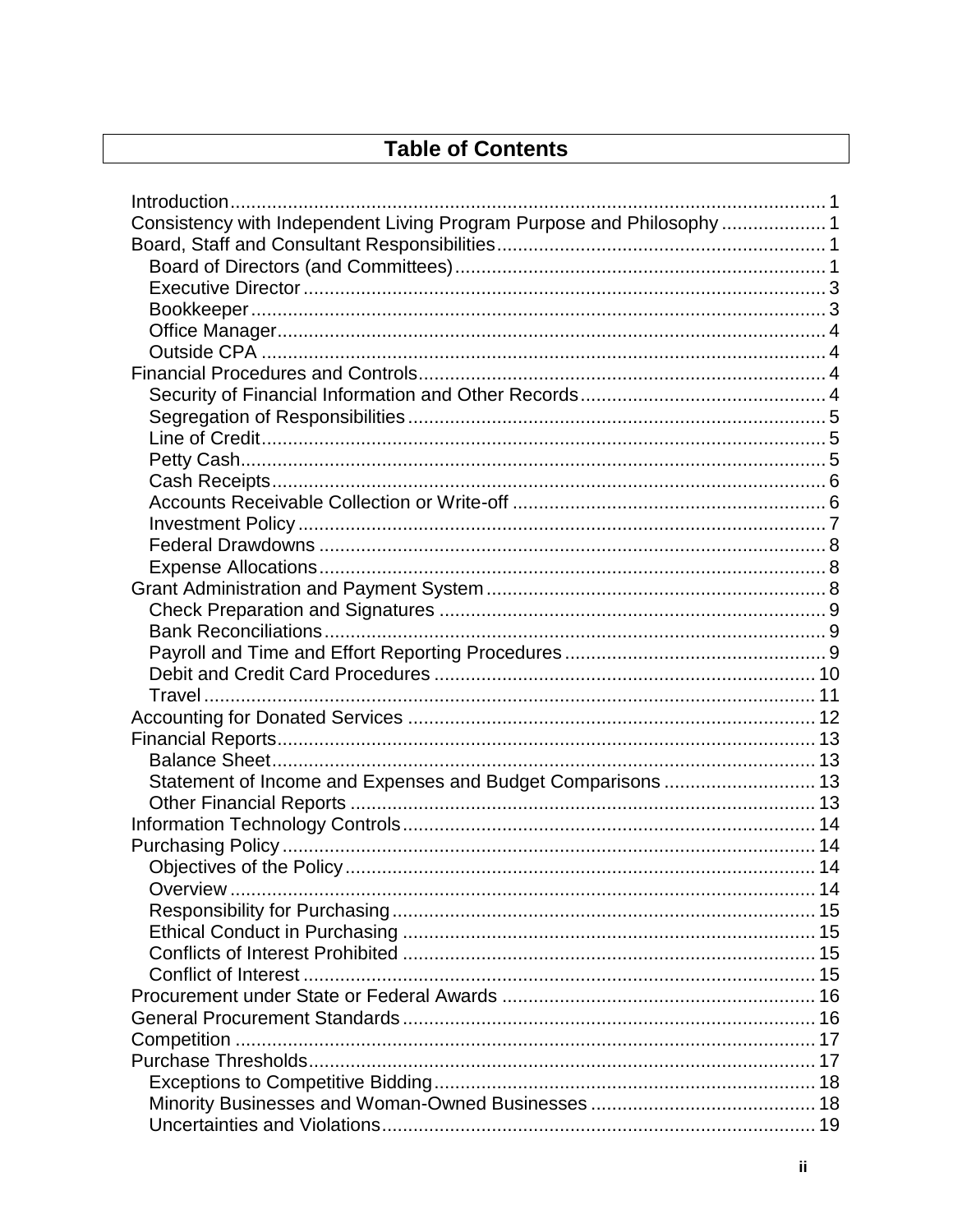| Appendix II Compliance with Uniform Guidance and HHS Regulations and Indirect Cost |  |
|------------------------------------------------------------------------------------|--|
|                                                                                    |  |
|                                                                                    |  |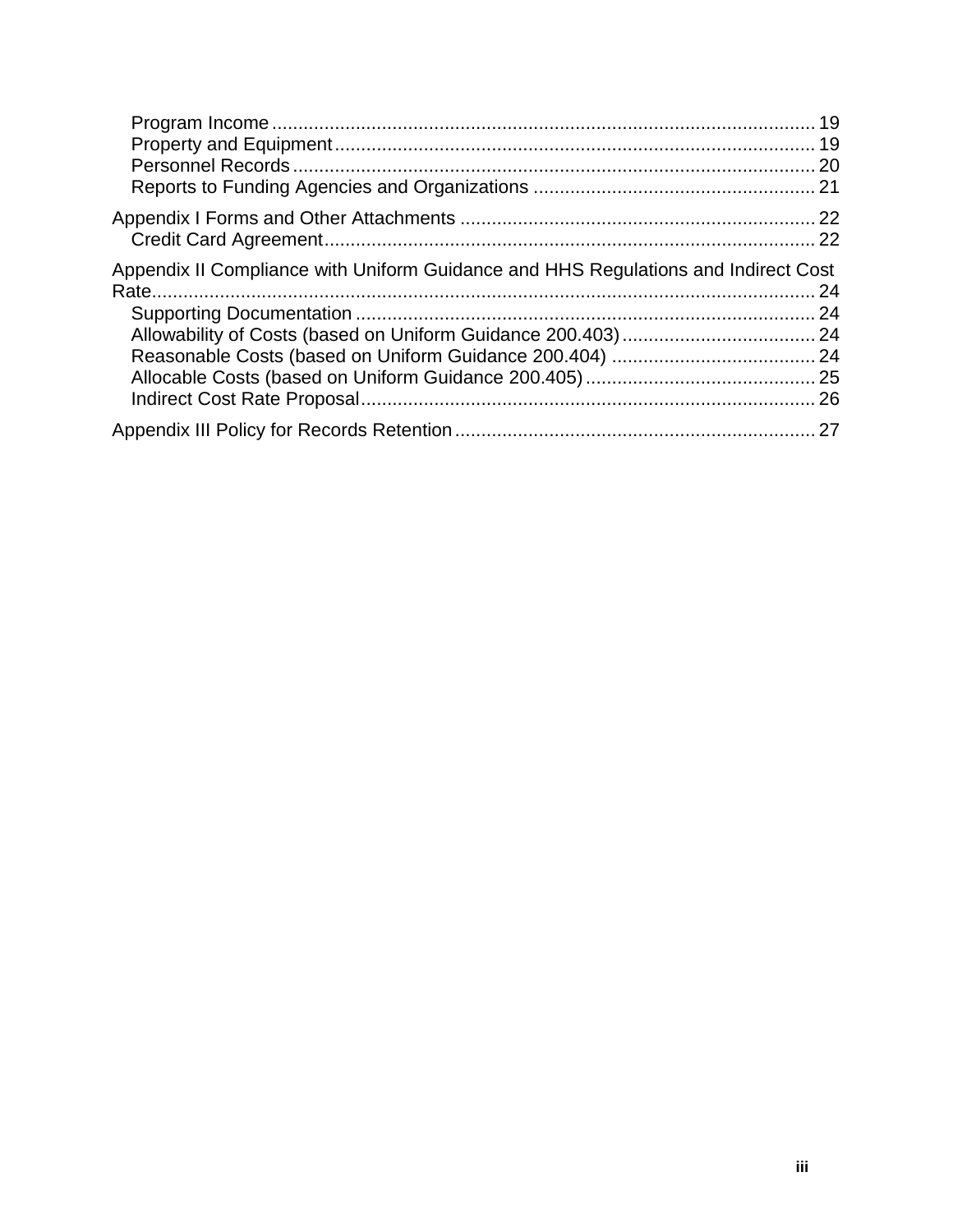# <span id="page-3-0"></span>Introduction

Red Rock Center for Independence (RRCI) is a 501(c)(3) nonprofit organization that provides services to and supports community inclusion for people with disabilities. The Center for Independent Living (CIL) was created by people with disabilities seeking full integration into society. RRCI accomplishes its mission by empowering people with disabilities with the practical skills and self-confidence to take control over their lives and become active members of the community in which they live. RRCI also works to promote access and change within society and responds with programs and services to meet the needs of people of all ages with a wide range of disabilities.

This manual describes the policies and procedures followed at RRCI to ensure that financial statements conform to generally accepted accounting principles; assets are safeguarded; regulations or guidelines of grantors and donors are followed; and that finances are managed with accuracy, efficiency, and transparency.

As a nonprofit recipient of federal grant funds, RRCI will comply with the General Principles in Uniform Guidance to ensure costs are reasonable, allowable, and properly allocated.

Following these policies and procedures will help safeguard RRCI's assets and ensure that they are used for appropriate purposes based on organizational objectives, the requirements of funders, other applicable rules and regulations, and best practices for nonprofit organizations.

# <span id="page-3-1"></span>Consistency with Independent Living Program Purpose and Philosophy

All activities and operations shall be consistent with the independent living approach. Specifically, expenditures for activities funded through Title VII, Chapter 1, Part C, of the Rehabilitation Act of 1973, as amended by The Workforce Innovation and Opportunities Act of 2014 (WIOA),will be consistent with the IL program purpose and philosophy, particularly in the delivery of IL core services and other IL services.

# <span id="page-3-2"></span>Board, Staff and Consultant Responsibilities

The following is a list of parties who have fiscal, administrative, or accounting responsibilities:

#### <span id="page-3-3"></span>*Board of Directors (and Committees)*

- Set, oversee and clearly articulate the organization's vision, mission, and values.
- Provide leadership and strategic direction for the mission, budget, and development initiatives that sustain RRCI.
- Set a proper tone for RRCI by articulating a code of ethics, mandating compliance with the code, showing no tolerance for dishonesty, questioning unusual transactions or activities, and supporting appropriate training.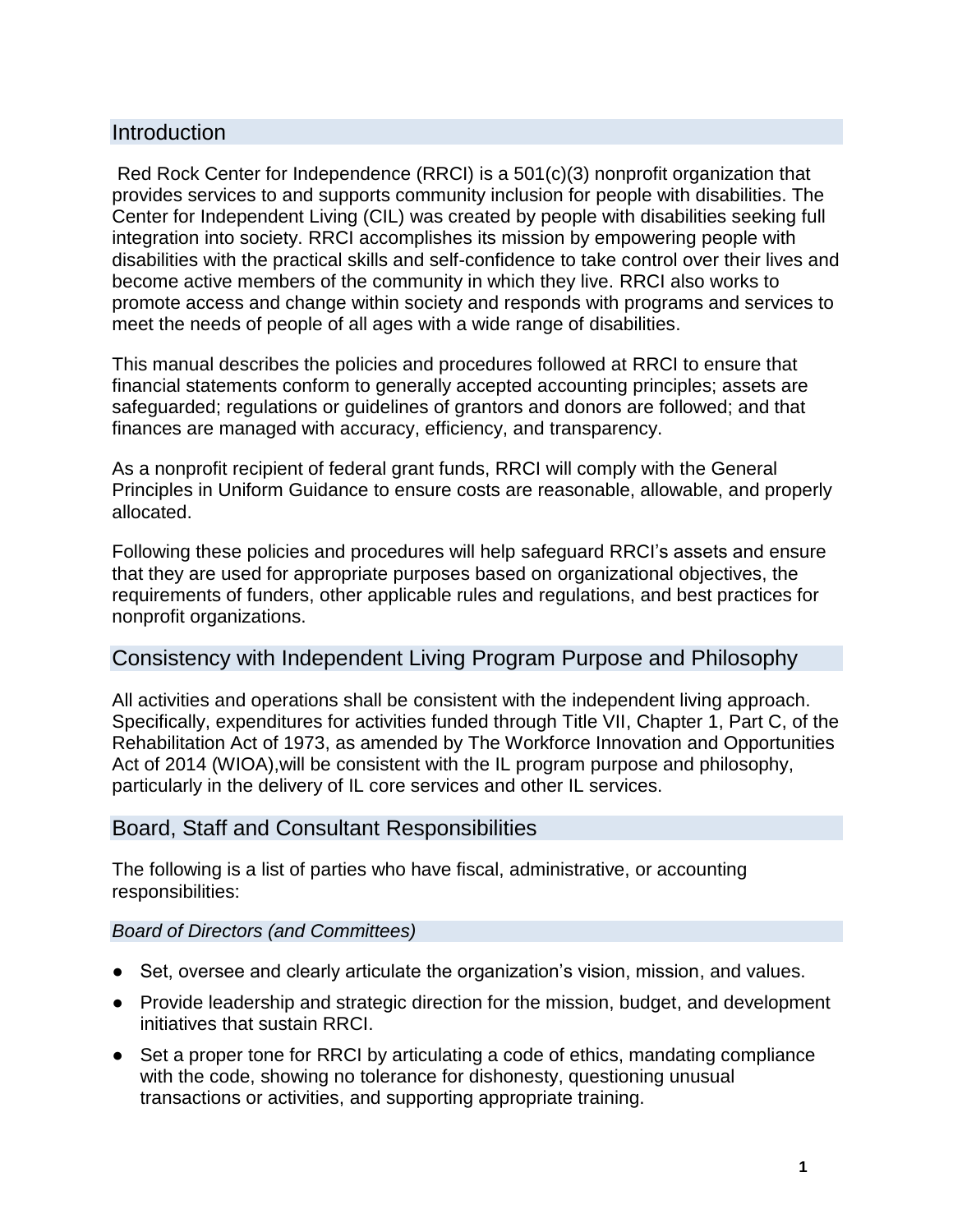- Review and approve the annual budget prior to the beginning of the fiscal year, and any subsequent budget modifications, and ensure that, in the case of IL Part C funds, Administration for Community Living (ACL) pre-approval of budget modifications are obtained, in accordance with requirements of the contract between the Center, the Designated State Entity, and ACL.
- Appoint board members who will have signing authority and establish the limits or circumstances that require dual signatures with the executive director.
- Ensure all expenditures of federal funds by RRCI are adequately documented and allowable, that those expenditures are allocable and reasonable according to federal cost principles, and that the organization meets all applicable federal requirements.
- Review periodic financial and programmatic reports. Conduct such reviews no less frequently than once each quarter.
- Develop and approve the job description for the executive director.
- Select a qualified executive director and communicate this selection to funders and the community.
- Hire the executive director and establish the salary and benefits for the position based on responsibilities and on comparative information either from other CILs in the state or other organizations in the community.
- Review the executive director's performance annually and establish salary increases if appropriate.
- Review and approve internal controls and accounting policies and procedures.
- Serve as a resource to the executive director in implementing internal controls.
- Assess risk periodically, determine the adequacy of internal controls and determine the types and amounts of insurance coverage required for the organization.
- Review contracts with third parties if those contracts are for \$25,000 or more.
- Assign a member(s) to co-sign any check in excess of a dollar amount established by the board, or when a check is made out to the executive director.
- Assign a member(s) to review and approve all expenses reimbursable to the executive director or charged directly by the executive director, such as the detail on any credit card issued to the executive director, before payment of the charges.
- Review monthly bank statements including checks, electronic payments, transfers and other transactions to identify any irregularities.
- Determine whether RRCI should have a federal compliance audit under Uniform Guidance and, if so, select and contract with the auditor.
- Review RRCI's compliance periodically and assure that whistleblower protection policies are in place for anyone reporting suspected illegal acts, waste, fraud or abuse of funds.
- Verify RRCI is not involved in any impermissible political activities or lobbying activities.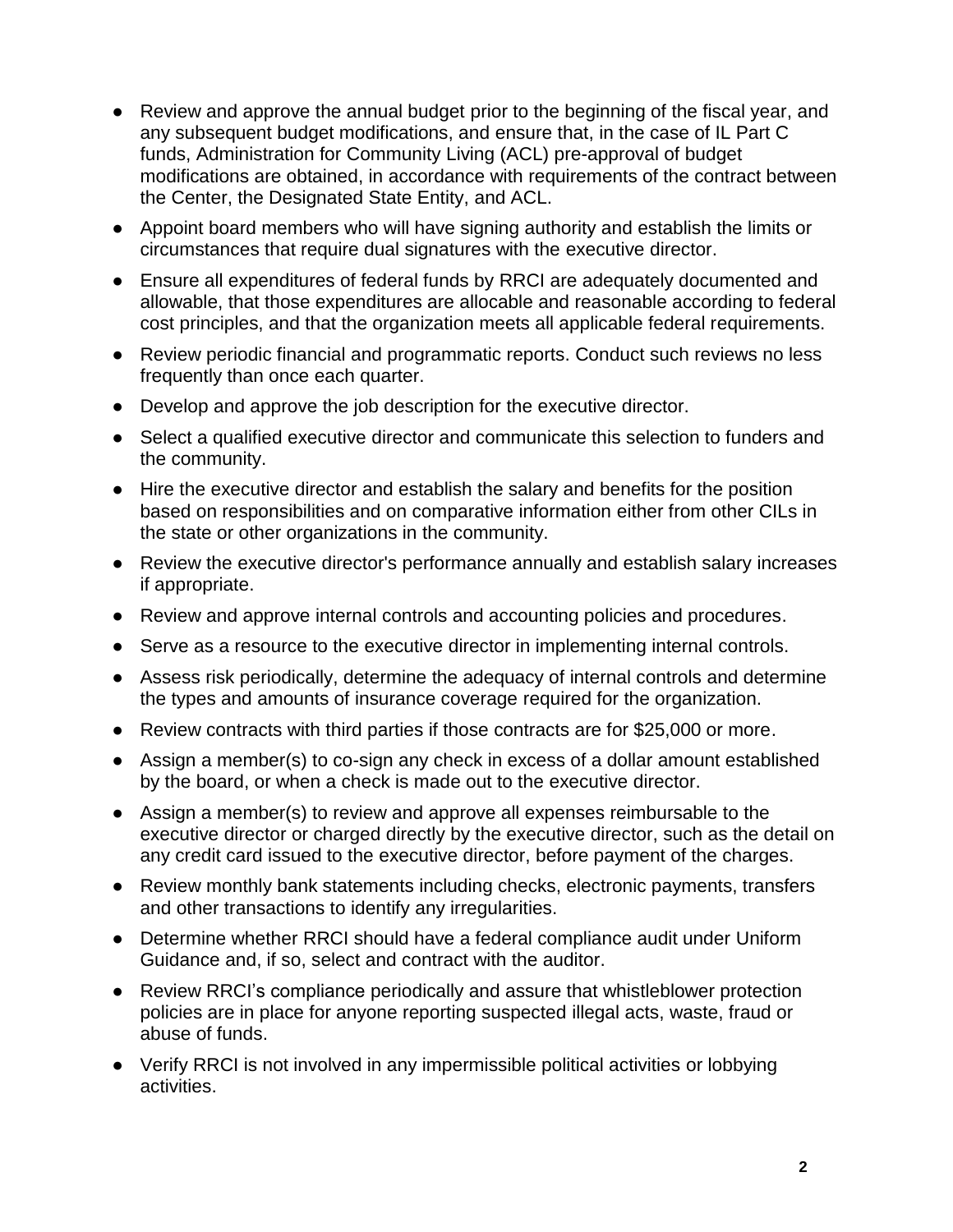#### <span id="page-5-0"></span>*Executive Director*

- Provide continuous leadership in the implementation of the mission, strategic direction, budget, and objectives set by the board of directors.
- Ensure that a comprehensive, accurate budget and subsequent modifications are developed annually and presented to the board of directors for review and approval.
- Review key monthly financial reports (such as balance sheet, income and expense report, and budget comparison).
- Present key financial and programmatic reports to the board of directors or assigned committees. Provide complete and accurate explanations of the reports. Describe any changes, discrepancies or variances in any of the reports, including the budget comparison report. Highlight any aspects of the reports or the organization's financial position of which the board should be aware in fulfilling its leadership role.
- Review and approve all program expenditures to verify that they are reasonable, allowable, and properly allocated.
- Review and approve invoices and reimbursement requests and other supporting documentation.
- Review and sign or co-sign checks.
- Review payroll journals (reports of time worked and pay rates by individual) to ensure hours worked and rates are complete and accurate.
- Perform a review of timesheets prior to payment by bookkeeper.
- Following the board and bookkeeper's reconciliation of bank statements, review all associated documents.
- Review written support documentation for drawdowns and approve drawdowns prior to initiation.
- Ensure adherence to all internal controls is thorough and complete.
- Initiate donor thank-you letter acknowledgements and maintain donor records.
- Review insurance with the board of directors on an annual basis to be sure that RRCI has proper liability, fire and theft, workers' compensation, disability, and other appropriate coverage. Report to the board on the organization's insurance status and recommend changes as needed.

#### <span id="page-5-1"></span>Bookkeeper

- Prepare monthly financial reports including a balance sheet, income and expense report, budget comparison, and other key financial reports for review by the executive director and board of directors.
- Reconcile the bank account under the direct supervision of a Board Member within 10 days of receipt.
- Enter various transactions into the accounting system, such as deposits, payroll, inkind donations, and debit or credit card transactions.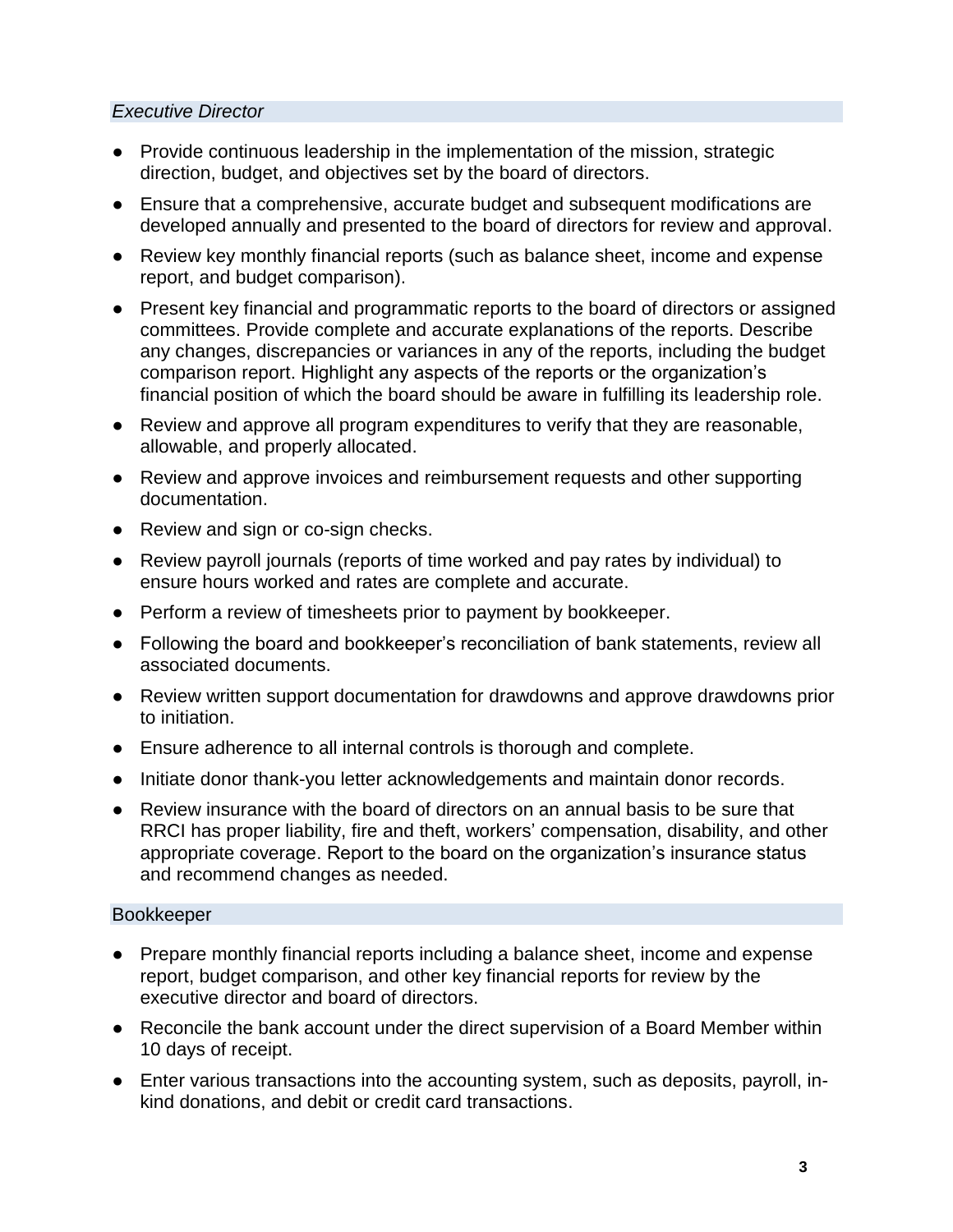- Calculate drawdowns based on allowable, allocable, and reasonable expenses.
- Backup accounting software.
- Prepare1099s annually.
- Prepare and print paychecks and provide them to the executive director with supporting documentation.
- Review or prepare all federal and state quarterly and annual payroll tax reports, and prepare checks for tax deposits.
- Prepare documentation required for workers' compensation insurance audits.
- Classify receipts, expenditures, and payroll properly by account and object of expenditure.
- The Bookkeeper will notify the executive director, in writing, of the amount of funds to be transferred from the interested bearing account to the checking account to cover expenses.

#### <span id="page-6-0"></span>*Office Manager*

- Mail checks developed by bookkeeper to designated vendors.
- Stamp each vendor invoice with a "PAID" stamp and insert the paid date.
- Prepare deposit slips for documentation in database by bookkeeper.
- Train receptionist(s) regarding mail and cash handling procedures.
- <span id="page-6-1"></span>Perform Human Resource Management duties as per procedure.

#### *Outside CPA*

- Prepare annual nonprofit organization filings.
- Perform audits or reviews of RRCI's financial statements.

#### <span id="page-6-2"></span>Financial Procedures and Controls

#### <span id="page-6-3"></span>*Security of Financial Information and Other Records*

Financial management records, electronic and printed, will be secured at all times. Access to those records will be restricted to those whose job responsibilities require access.

Access to the accounting system will be limited to those whose job responsibilities require such access. Each individual will have his or her own password for the system. If security requirements of the accounting system provide for different levels of access to separate modules, the access rights of each individual will be based on their job-related level of need for access.

Consumer records, donor records, and personnel records will be kept in a locked area with access limited to those whose job responsibilities require access.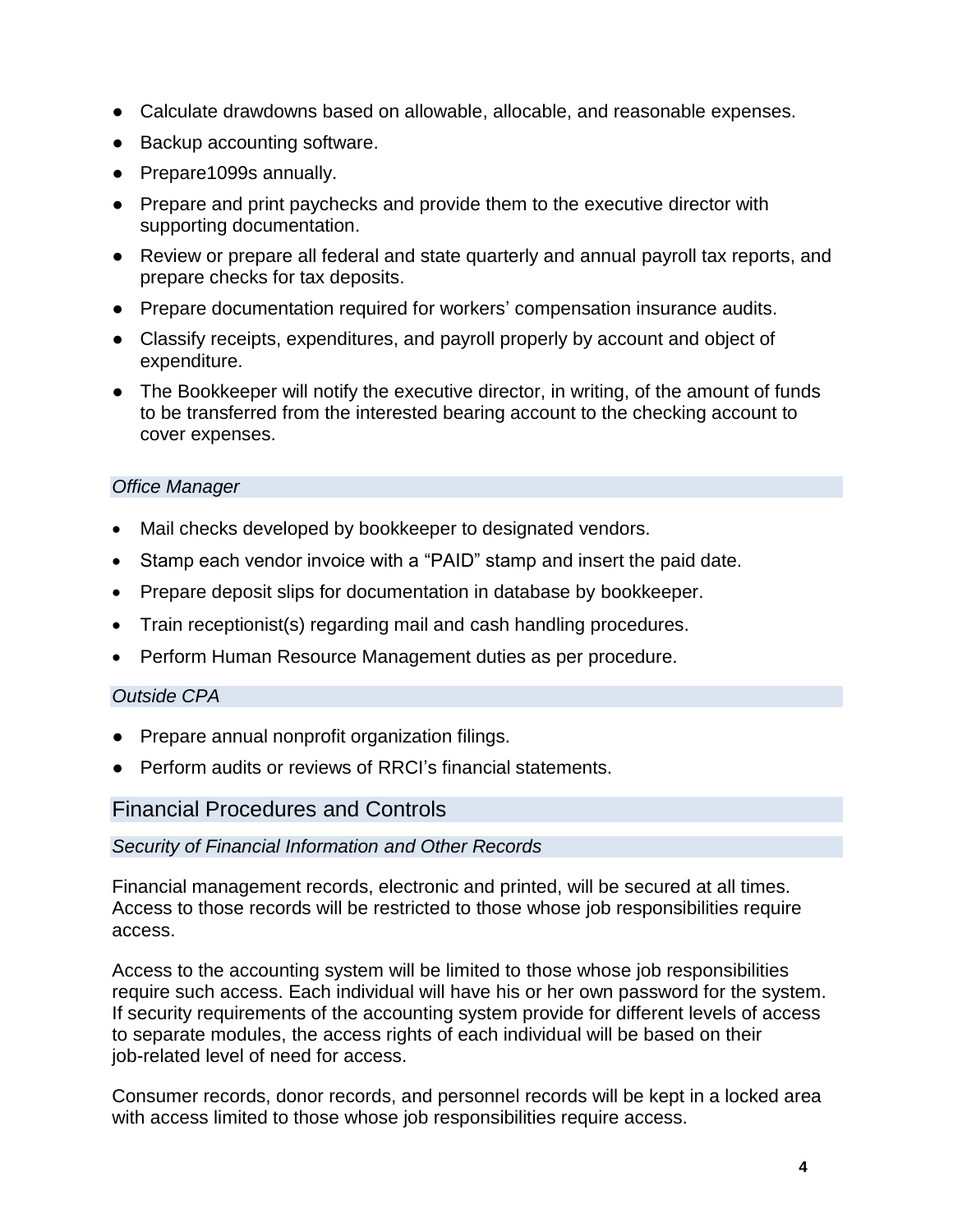#### <span id="page-7-0"></span>*Segregation of Responsibilities*

The board and staff of RRCI will ensure the appropriate level of segregation of duties at all times. The board and staff will accomplish that by following the policies and procedures included in this manual.

#### <span id="page-7-1"></span>*Line of Credit*

Any action by and on behalf of the organization related to borrowing money, establishing or canceling lines of credit must be specifically approved by the Board of Directors via recommendation of the Finance Committee. The organization can maintain an approved line of credit agreement with a financial institution as a means of risk management and to support cash flow. Based upon staff recommendation, the Finance Committee must approve any borrowing against the line of credit. Any one officer listed on the line of credit agreement may contact the bank to draw on the line of credit. Staff will be responsible for paying down the line of credit as soon as funds are available and reporting back to the Finance Committee or the Treasurer within two working days that this has been accomplished.

#### <span id="page-7-2"></span>*Petty Cash*

Petty cash funds are maintained by the organization. The funds are to be used for miscellaneous or unexpected purchases and the same approval procedures apply as mentioned in the cash disbursement section.

- The petty cash fund will not exceed \$300 and is kept in a locked file cabinet at all times.
- The Office Manager and Executive Director oversees the petty cash fund.
- All disbursements made from petty cash are acknowledged in writing by the receiving and dispensing party.
- All money returned to the petty cash fund is counted and verified by the Office Manager and another staff member. Receipts for items purchased with petty cash must be included with the return and should include appropriate account allocations as well as supervisor approval.
- The Office Manager and the Bookkeeper together will periodically count the cash in the petty cash fund. A check signed by the Executive Director or Board Member will be issued for the amount needed to refresh the fund based on the receipts and the count. The check will be signed per check policy and cashed in order to replace funds.
- No checks will be cashed by the petty cash fund.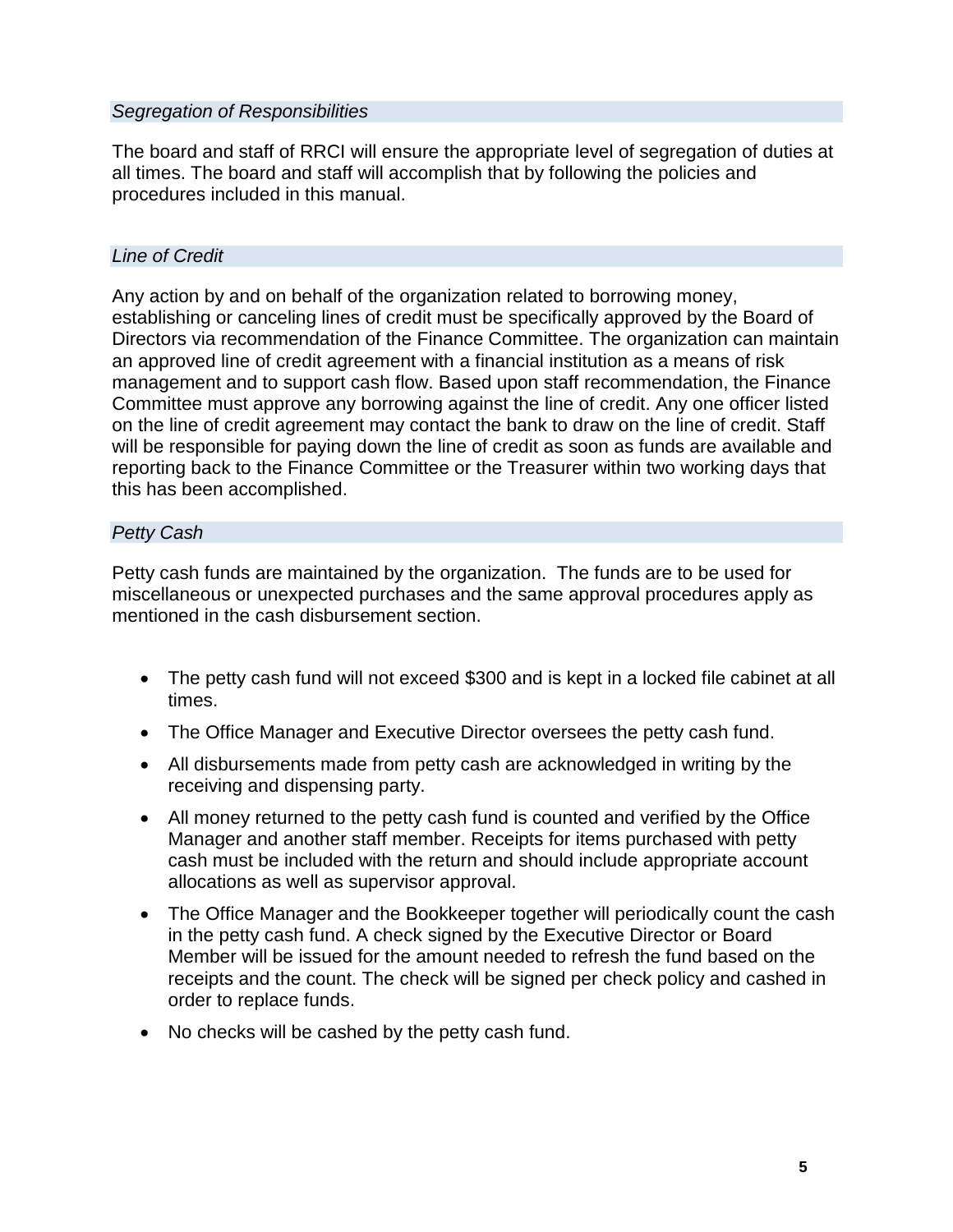#### <span id="page-8-0"></span>*Cash Receipts*

Blank checks, checks or cash held for deposit, and checks held for employees or vendors will be kept in a locked area with access limited to those whose job responsibilities require access.

Cash receipts generally come from the following sources:

- Contracts and grants (federal and other)
- Direct donor contributions
- Fundraising activities

Incoming mail will be opened by a staff member designated by the Executive Director. When checks or cash are received, he or she will perform the following tasks:

- 1) Stamp the back of any checks received "For Deposit Only."
- 2) Count any cash received.
- 3) Complete a deposit slip.
- 4) Make a photocopy, or electronic copy of any checks received and any accompanying documentation.
- 5) Make timely bank deposits at least once each week.
- 6) Obtain an office copy of the receipted bank deposit.
- 7) Provide a copy of the checks and deposit slip and receipt (or check scanning report) to the accountant to record in the accounting system.

Under no circumstance shall the Bookkeeper perform any of the above seven tasks.

#### <span id="page-8-1"></span>*Accounts Receivable Collection or Write-off*

On occasion, RRCI prepares invoices for payment or reimbursement for services rendered. In the event that an invoice remains outstanding for more than 60 days, the following procedures will be implemented.

- 1) All contact with the delinquent entity will be documented on a continuous contact sheet. The sheet will contain the date and method of contact and the name of the person involved in the discussion.
- 2) The Bookkeeper will notify the Office Manager of an unpaid invoice of more than 60 days.
- 3) The Office Manager will contact the company to which the invoice was submitted.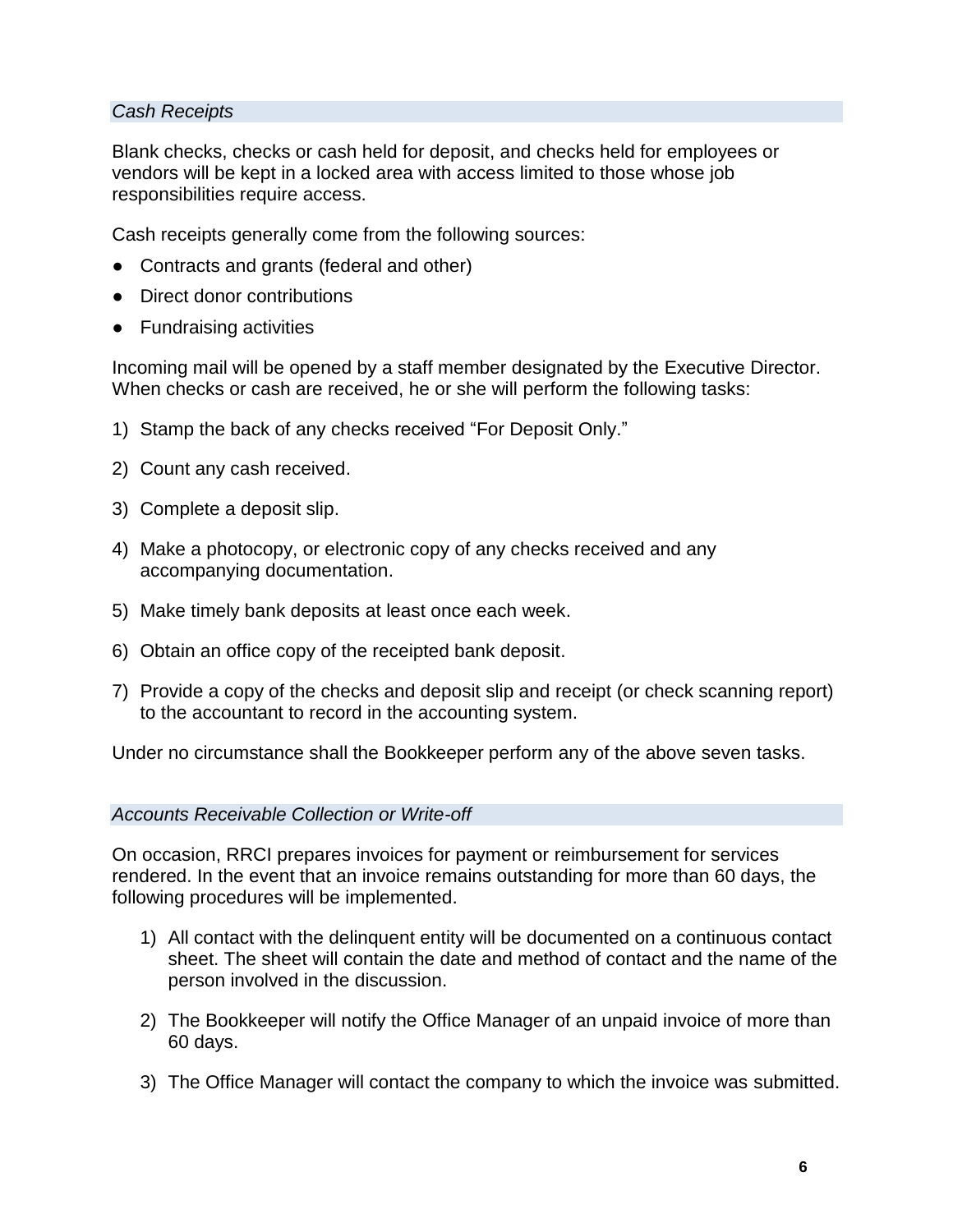- 4) If funds have not been received within 15 days of the initial call, the Office Manager will conduct a follow up.
- 5) If funds have not been received within 10 days of the follow up call, the Executive Director will produce and mail a letter of demand with a copy of the invoice.
- 6) Unpaid accounts receivable more than 120 days old and under \$500 will be written off.
- 7) Unpaid accounts receivable more than 120 days old and more than \$500 will be outsourced for collection.

#### <span id="page-9-0"></span>*Investment Policy*

All donated funds reside in the interest bearing money market account to ensure liquidity and interest. Unrestricted funds are tracked and reported to the Board during monthly meeting. Should unrestricted funds exceed a six-month reserve, the board will invest the balance of the funds in an agreed upon manner.

In all instances, donor intent shall be respected when decisions are rendered concerning the investment or expenditure of donor restricted funds. If a donor, in the gift instrument, has directed that appreciation not be spent, RRCI shall comply with that directive and consider it when making decisions regarding the management and investment of the fund. Any attempt to lift restrictions on any fund shall be conducted in full compliance with the law.

In accordance with RRCI understanding of the law the Finance Committee must consider the purposes of both RRCI and our assets in managing and investing institutional funds. All individuals responsible for managing and investing RRCI institutional funds must do so in good faith and with the care that an ordinarily prudent person in a like position would exercise under similar circumstances. In making any decision relative to the expenditure of institutional funds, each of the following factors must be considered, and properly documented, in the minutes or other records of the applicable decision-making body:

- General economic conditions;
- Possible effect of inflation or deflation;
- Expected tax consequences, if any, of investment decisions or strategies;
- The role that each investment or course of action plays within the overall investment portfolio of the fund;
- Expected total return from the income and appreciation of investments;
- Other resources of the organization;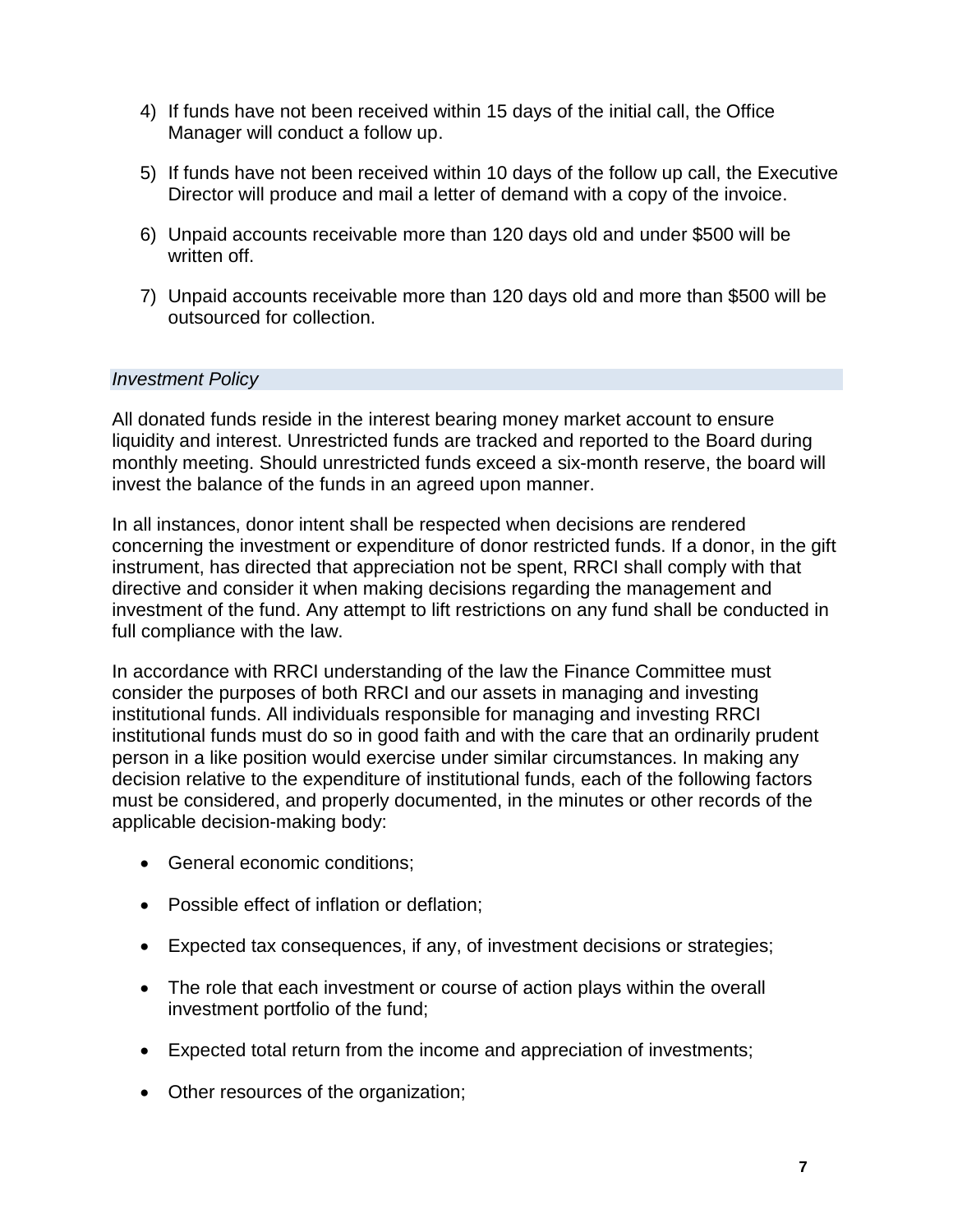- The needs of the organization and the fund to make distributions and preserve capital;
- An asset's special relationship or special value, if any, to the organization's purposes.

#### <span id="page-10-0"></span>*Federal Drawdowns*

Drawdowns from the federal government or other funders will be made to cover the amounts that have been expended and not previously vouchered and other amounts that will be paid shortly after draws are received. The bookkeeper will calculate and document the draw needed to cover these amounts.

It is the policy of this organization, consistent with federal regulation, to not draw down federal funds in advance of costs to manage cash flow.

RRCI will minimize the time that elapses between the transfer of funds to RRCI from the U.S. Treasury and the payment of related expenses as follows:

- The Bookkeeper will prepare a list of payroll and accounts payable supported by documentation, such as approved invoices with allocations to each grant source, and present this information to the Executive Director.
- The Executive Director will identify checks to be written, after ensuring that costs are reasonable, allowable, and properly allocated.
- Following electronic or written request by the Bookkeeper, the Executive Director will draw the direct deposit funds for the actual amount needed to cover only those checks allocated to that grant.

Password access to the federal payment system will be maintained by the Executive Director or his/her designee.

#### <span id="page-10-1"></span>*Expense Allocations*

Payroll and other costs that benefit a single program or cost objective shall be assigned solely to that program or cost objective. Most expenses that benefit more than one program or function (typically administration, rent and other occupancy costs, and minor expenditures such as shared supplies) are allocated to each program or department using a shared cost method, based on RRCI's Indirect Cost Rate approved by the cognizant federal agency.

All expenditures of federal funds must be adequately documented to be considered allowable.

# <span id="page-10-2"></span>Grant Administration and Payment System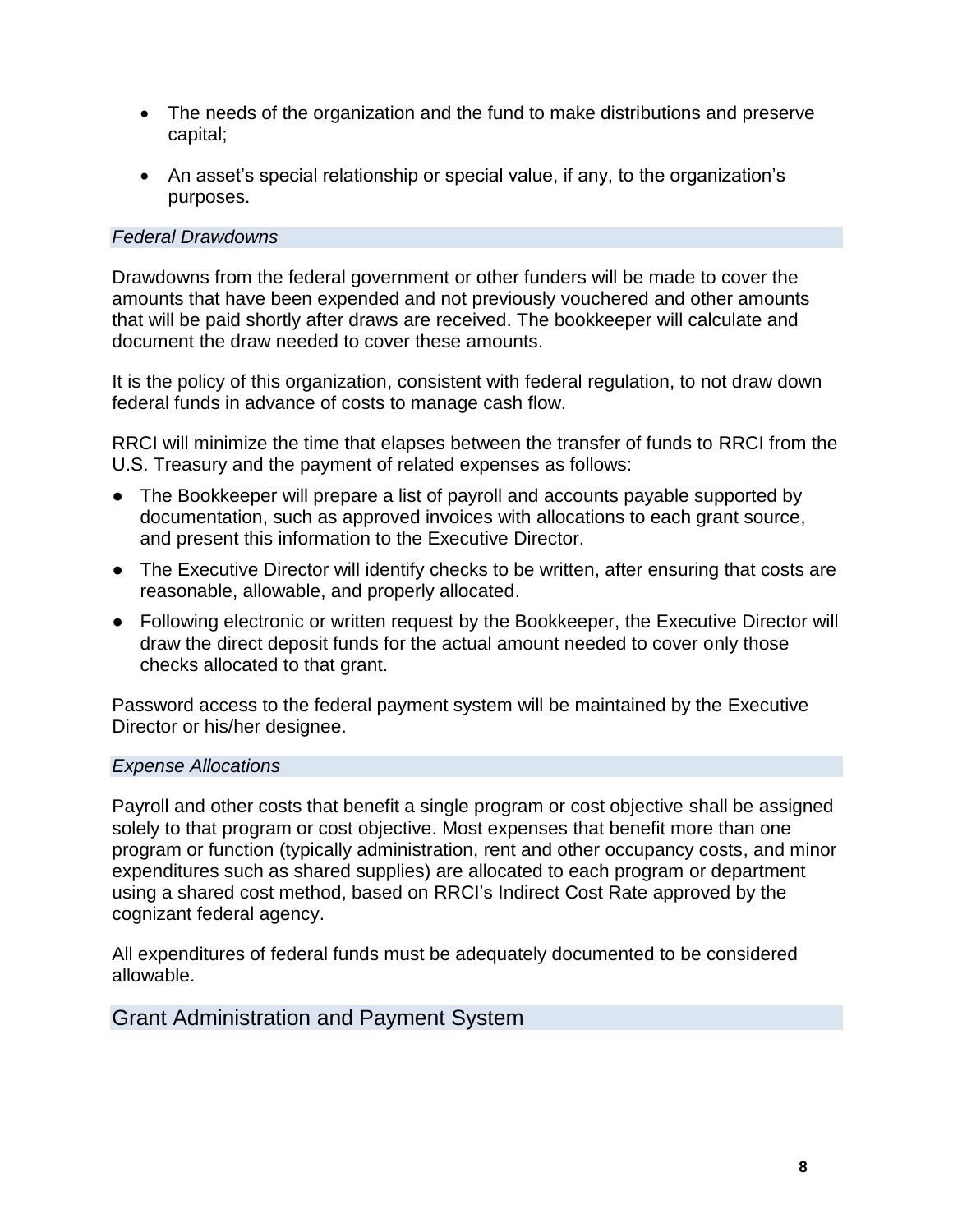#### <span id="page-11-0"></span>*Check Preparation and Signatures*

The Executive Director or his/her designee will authorize the payment of expenses related to the operation of RRCI. This includes payment of payroll, payment for products/services received, and lease and contract payments.

Outgoing checks require one signature for checks under \$700 and two signatures for checks of \$700 or more, from the approved list. The list of potential signers is approved by the Board of Directors, and signature cards are updated as required with the center's banking institution. Changes to the list of names must be approved by the Board. The approved list must include, at a minimum, the Treasurer, President, and Executive Director. Checks written to an RRCI employee or Board Member shall be signed by an individual other than the person to whom the check is written.

All disbursements will be supported by adequate documentation such as timesheets for time worked, invoices and/or check requests for other disbursements and reimbursements. In no case will expenditures be made without the supporting documentation being reviewed and approved.

Invoices that are received electronically are printed, and are subject to the same review, approval, and processing procedures as paper invoices that are received.

Signed checks must be mailed by the Office Manager.

Checks will be pre-numbered in sequential order. Access to unused checks is limited to individuals authorized to prepare checks (i.e., the Bookkeeper). All voided checks should be retained and defaced with the signature portion of the check removed. All checks should be accounted for.

#### <span id="page-11-1"></span>*Bank Reconciliations*

Bank accounts will be reconciled as outlined in the responsibilities section of this manual.

#### <span id="page-11-2"></span>*Payroll and Time and Effort Reporting Procedures*

All employees are required to complete, sign, and submit time sheets and personnel activity reports meeting the requirements of Uniform Guidance. These requirements are met with a single combined document. An exception to this procedure exists. The Executive Director has no direct supervisor in a position to attest to personnel activity reports and no one can attest to the actual personnel activity report of the Executive Director. A supervisor counter signature is not required on the Executive Director's report. Because of extensive geography of the service area, electronic signatures on time sheets and personnel activity reports are acceptable.

#### Payroll Procedures

Time sheets completed by each employee accurately account for all time worked during each payroll period. After approval of time sheets, the Bookkeeper will enter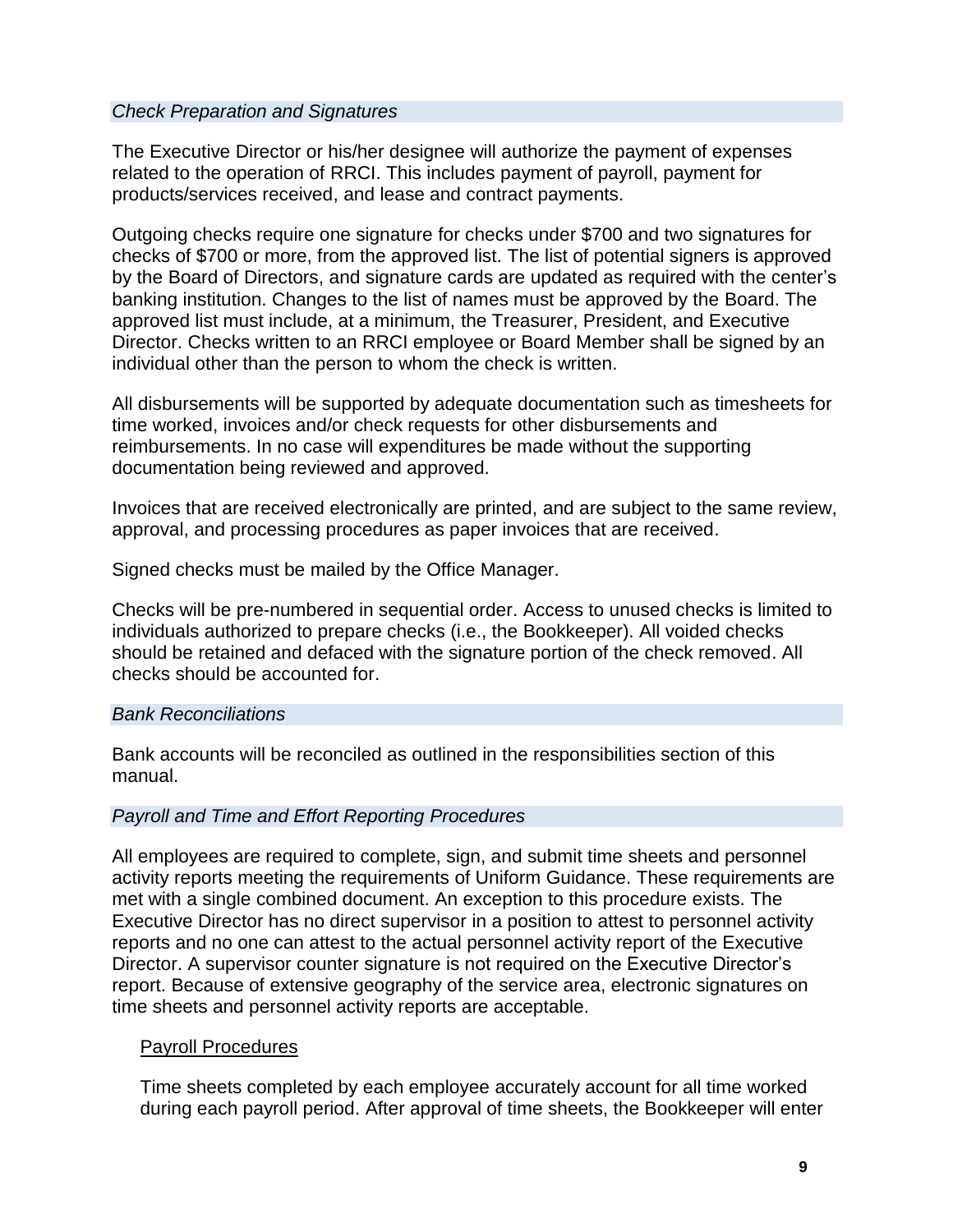time worked into the payroll processing system. The Bookkeeper will prepare checks or electronic deposits and maintain a record of payroll by person. The Executive Director will review the record of payroll by person for accuracy, including proper rates and hours. Direct deposits processes will be administered by the Bookkeeper. Checks for payroll and contracted workers are sealed in envelopes by the Executive Director, and held by the Office Manager in a locked area for distribution.

### Personnel Activity Reports (PARs)

The time and effort of all employees charged to programs, grants or activities will be supported by a personnel activity reports or other documentation that clearly shows the distribution of activity of each employee. RRCI uses this documentation to verify the way employees' time is split between cost objectives. This requirement applies to supervisory and nonsupervisory employees, as well as to hourly and salaried employees. Each PAR—

- Must be an after-the-fact record of actual time worked. It cannot be dated before the end of the time period. **Budget estimates determined before the work is performed do not qualify**.
- Must account for the total activity (100%) of the time for which the employee is compensated.
- Must be signed by the employee and supervisor, with printed names, titles, and dates for each signature. Signatures certify that the percentage of time being reported under each objective is correct. The supervisory official will have firsthand knowledge of the activities performed by the employee. There will be a notation that the distribution of activity represents a reasonable estimate of the work actually performed by the employee.
- Will be prepared at least monthly and will coincide with one or more payroll period(s).

# <span id="page-12-0"></span>*Debit and Credit Card Procedures*

RRCI has debit, and credit cards that can be used subject to the following requirements:

#### Use of Cards by the Executive Director

The Executive Director of RRCI is authorized to utilize debit, credit, and store charge cards, subject to a limit of \$700, for the purchase or payment of allowable costs/expenses related to the normal operation of the programs and services of RRCI. This includes but is not limited to:

- o postage expense
- o travel expense
- o supplies expense
- o equipment purchase

The Executive Director will follow all procedures as noted on signed Credit Card Use Agreement stored in his/her personnel file.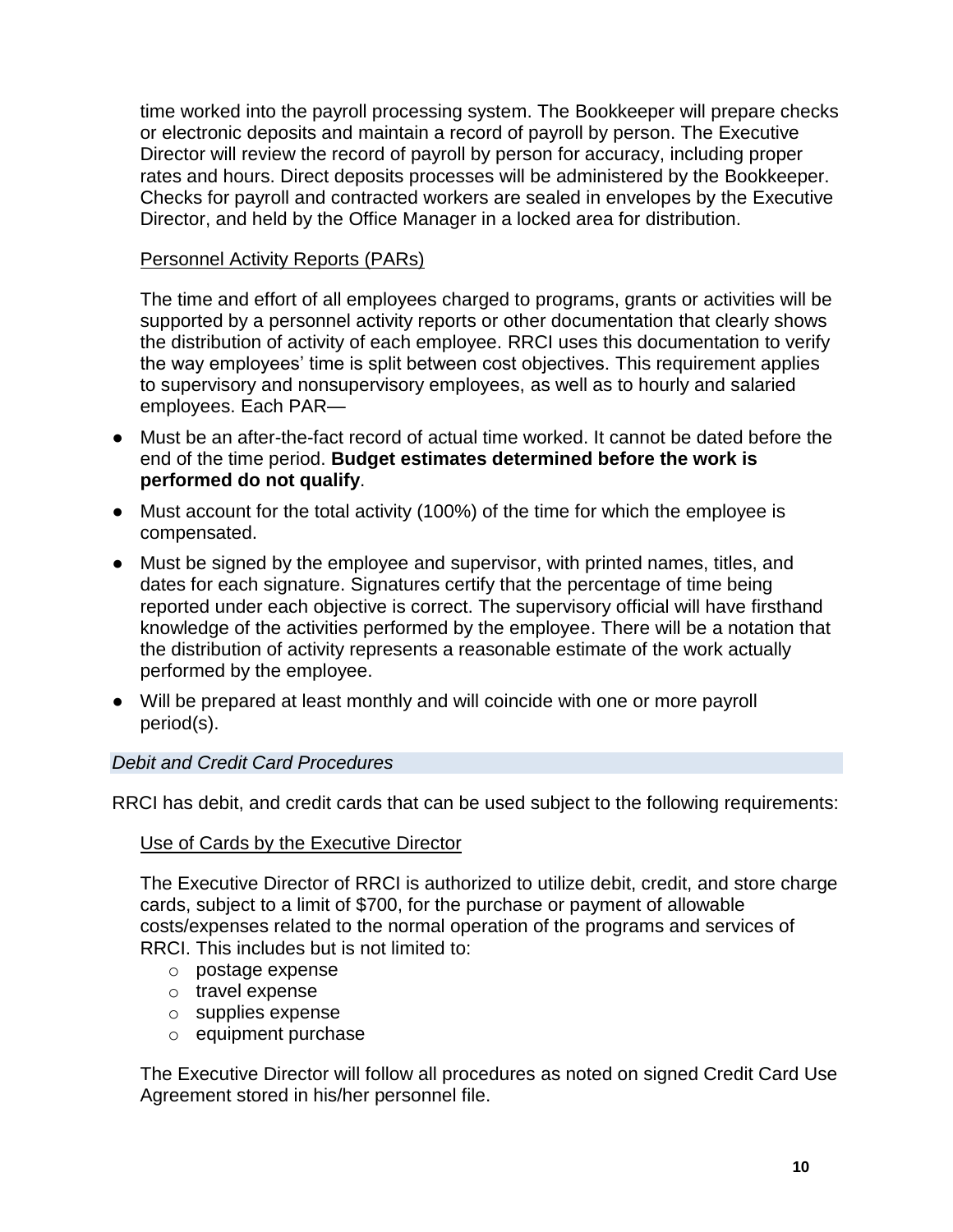#### Use of Cards by Other Staff

Other staff may use cards for the purchase or payment of cost/expense related to the normal operation of the programs and services of RRCI with prior approval from the Executive Director. Prior approval must be received in writing, by email, or over the phone. If approval is by phone, the date, time of approval, and type and amount of the expenditure approved will be noted by the Executive Director and made part of the supporting documentation. Staff members with assigned credit cards will abide by the signed Credit Card Use Agreement stored in his/her personnel file. (See Appendix I for Credit Card Agreement.)

Debit Card Purchases Are Limited to the Following Areas:

- o postage
- o travel
- o supplies
- o equipment purchases

#### Lost or Stolen Cards

If a debit or credit card is lost or stolen, the person designated with responsibility for the card must report the loss or theft to the Executive Director immediately. The Executive Director will immediately contact the bank to cancel the card and request a different card. The Executive Director will document the circumstances and when the bank was contacted, and determine if other steps are needed based upon the circumstances related to the lost or stolen card.

#### Credit Card Codes and Passwords

No staff member is allowed to change the original code/password for the debit card that they utilize without permission from the executive director.

#### Misuse of Credit or Debit Cards

If staff abuse or misuse a card, the Executive Director will require the staff member to relinquish the card to the executive director. The Executive Director will determine if other steps are needed based upon the circumstances related to the misuse of the card, up to and including initiation of civil or criminal proceedings. If the Executive Director abuses or misuses a card, the card must be relinquished to the Board Chair or Treasurer. The board will determine if other steps are needed based upon the circumstances.

#### <span id="page-13-0"></span>*Travel*

Travel outside of the assigned service area can be reimbursed to staff, board, volunteers, and consumers (if provided as part of a consumer's IL goals such as education/community participation). This includes travel necessary for participation in state/regional committees or task forces, attending workshops, conferences or other trainings, advocacy, development and/or networking activities.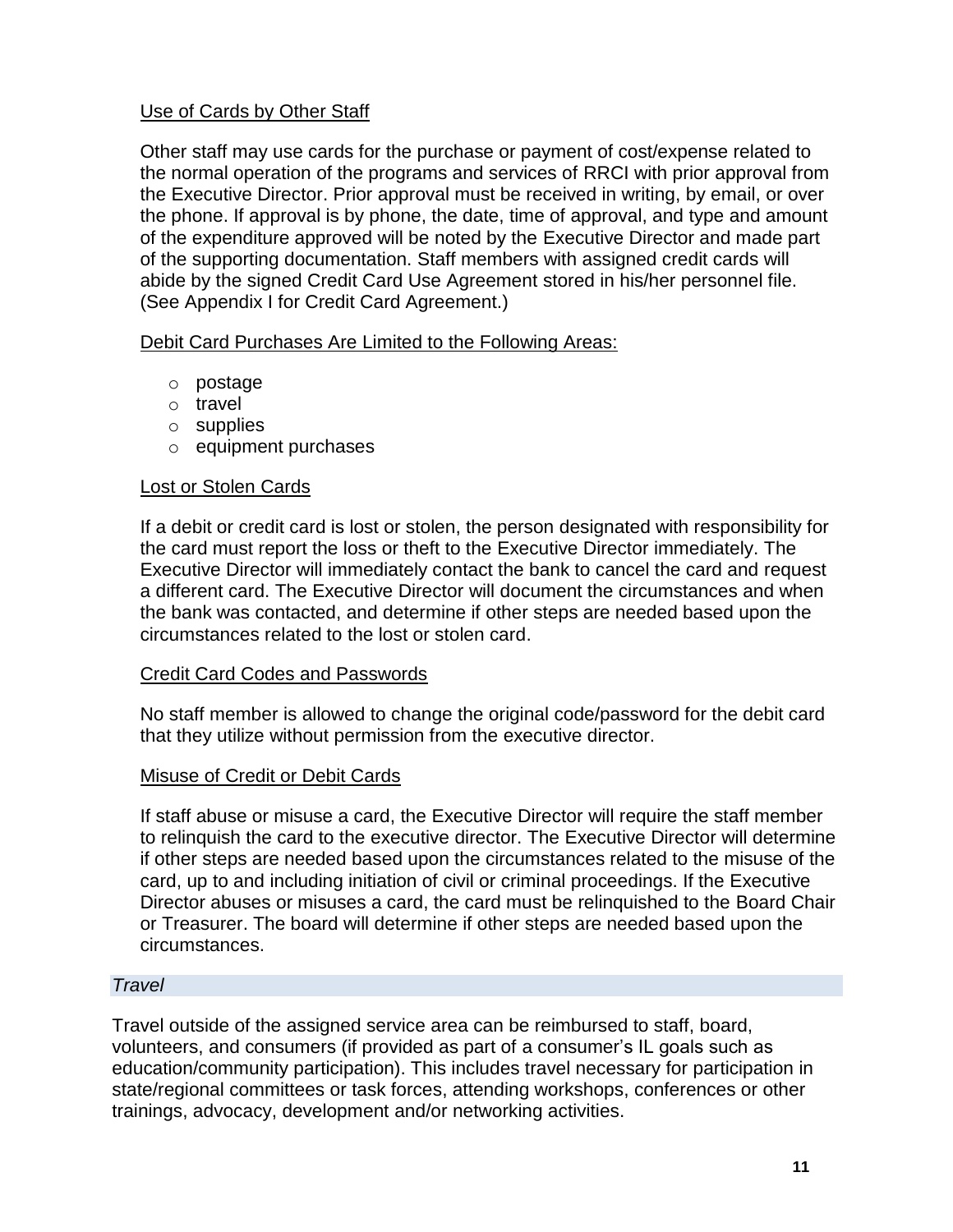#### Pre-Approval of Travel

All reimbursable travel must be allowable, allocable, reasonable, and necessary to achieve the purposes of RRCI and the involved funding sources, in accordance with federal cost principles and RRCI's approved budget and written travel policies and procedures; and must be pre-approved by the individual's immediate supervisor and/or the Executive Director. The approving individual has authority about the mode of travel that will be reimbursed, and preference will always be given to the mode that is the most economic and efficient (e.g., coach rather than first class airfare). Any reasonable accommodation needs will be considered in this determination.

#### Reimbursement and Documentation

Documentation for the cost of and purpose for travel must be submitted for reimbursement. A travel reimbursement request with supporting documentation must be submitted within 30 days of travel.

Individuals requiring a vehicle for travel must use a vehicle provided by RRCI. Should an agency vehicle be unavailable, reimbursement for approved business use of personal vehicles will be based on rates established by RRCI that do not exceed the federal approved rate. The Executive Director and Office Manager are authorized to use their personal vehicles for business use.

#### Per Diem

Meals for out-of-area travel will be reimbursed at rates Identified in the current Employee Handbook.

To receive Per Diem reimbursement for meals associated with out-of-area travel, travel must begin before or be inclusive of 7:00 am (for breakfast), 10:00 am – 1:00pm (for lunch) and/or end after 7:00 pm (for dinner). Meals associated with local networking opportunities may be reimbursed upon prior approval of the Executive Director.

# <span id="page-14-0"></span>Accounting for Donated Services

The objective of accounting for donated services is to comply with generally accepted accounting principles and with requirements for annual filings. RRCI will also track and document in-kind items that qualify for Grant Matching.

Fair value will be determined at the date of the gift. Services will only be recorded as donations if:

- Services are performed as part of RRCI's programs or services, and would otherwise be performed by paid personnel.
- RRCI has control over the activities of the donors of the services.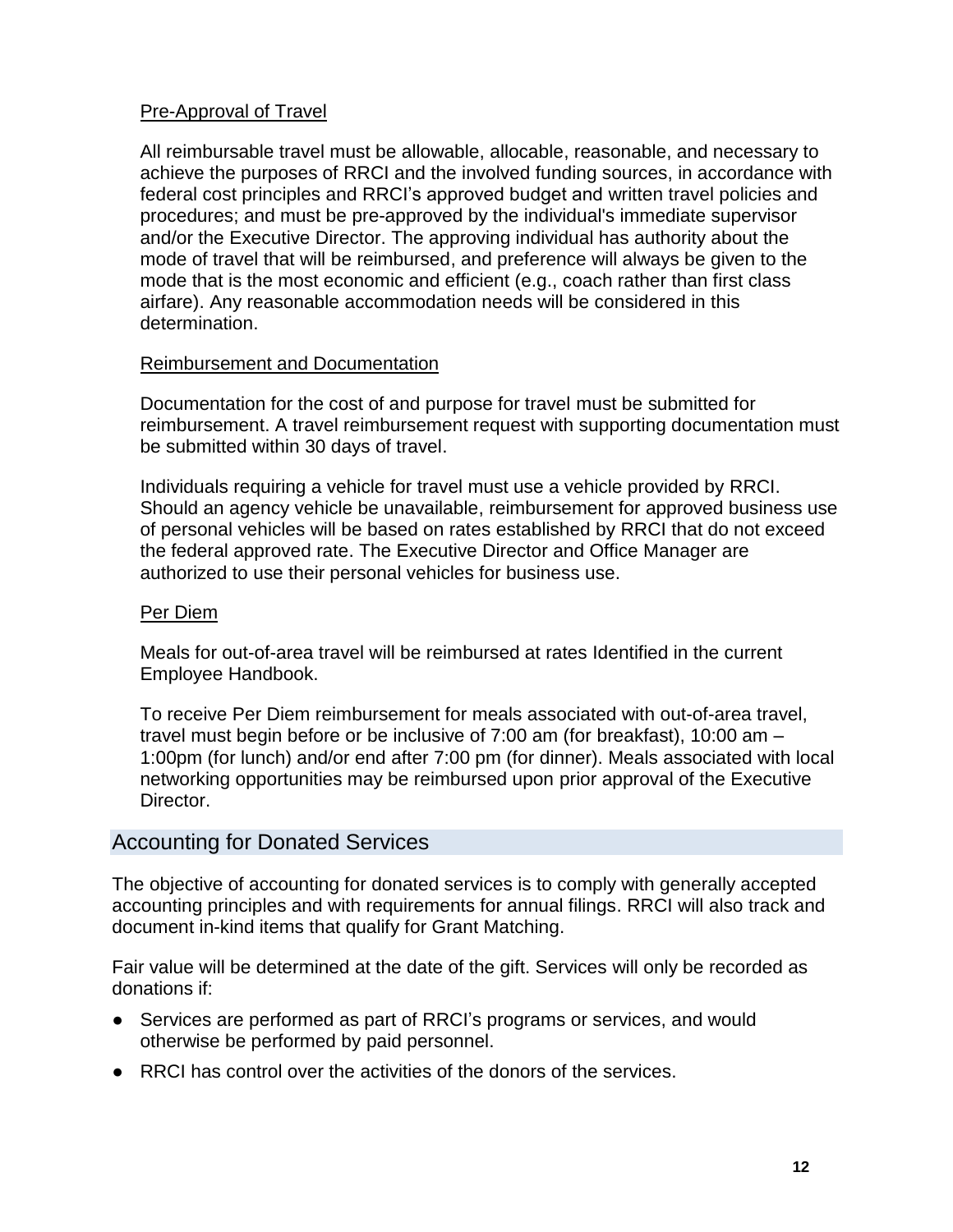- RRCI has a clearly measurable basis for the amount claimed. The following in-kind items will be recorded in the accounting system:
	- o Items intended to be used or controlled by RRCI (for example: a computer or copier that would be used by RRCI; or adaptive equipment, the use of which RRCI oversees).
	- o Donated use of items or facilities, such as real estate.
	- $\circ$  Donated services that are key to RRCI's operations, programs or services and have been performed by specialists (such as review of contracts by an attorney).

# <span id="page-15-0"></span>Financial Reports

The following financial statements are prepared:

#### <span id="page-15-1"></span>*Balance Sheet*

- Assets (what we have)
- Liabilities (what we owe)
- Net assets (what's left)

The balance sheet is created as of a particular point in time, such as month-end.

Net assets will be classified as restricted by donors, designated by the board for use in certain areas, or as available for use where needed.

#### <span id="page-15-2"></span>*Statement of Income and Expenses and Budget Comparisons*

These statements report contributions received and income earned, as well as expenses for payroll and for products and services received. Reports will be generated for a period of time such as a month and/or year-to-date and may be compared to the prior year, and/or to budgeted amounts.

#### <span id="page-15-3"></span>*Other Financial Reports*

Quarterly, a Federal Fiscal Report (FFR) must be submitted to the Grant Solutions before the next quarter's Part C funds can be drawn. An accurate form SF-425 required for IL part C funds will be submitted to ACL by December 31 each year. Other financial reports will be prepared for review as requested by the Board of Directors, or its finance or audit committee including:

- Cash flow report
- Statement comparing budget to actual for the period and Year to Date
- Cash flow forecast
- An aging of accounts payable
- An aging of accounts receivable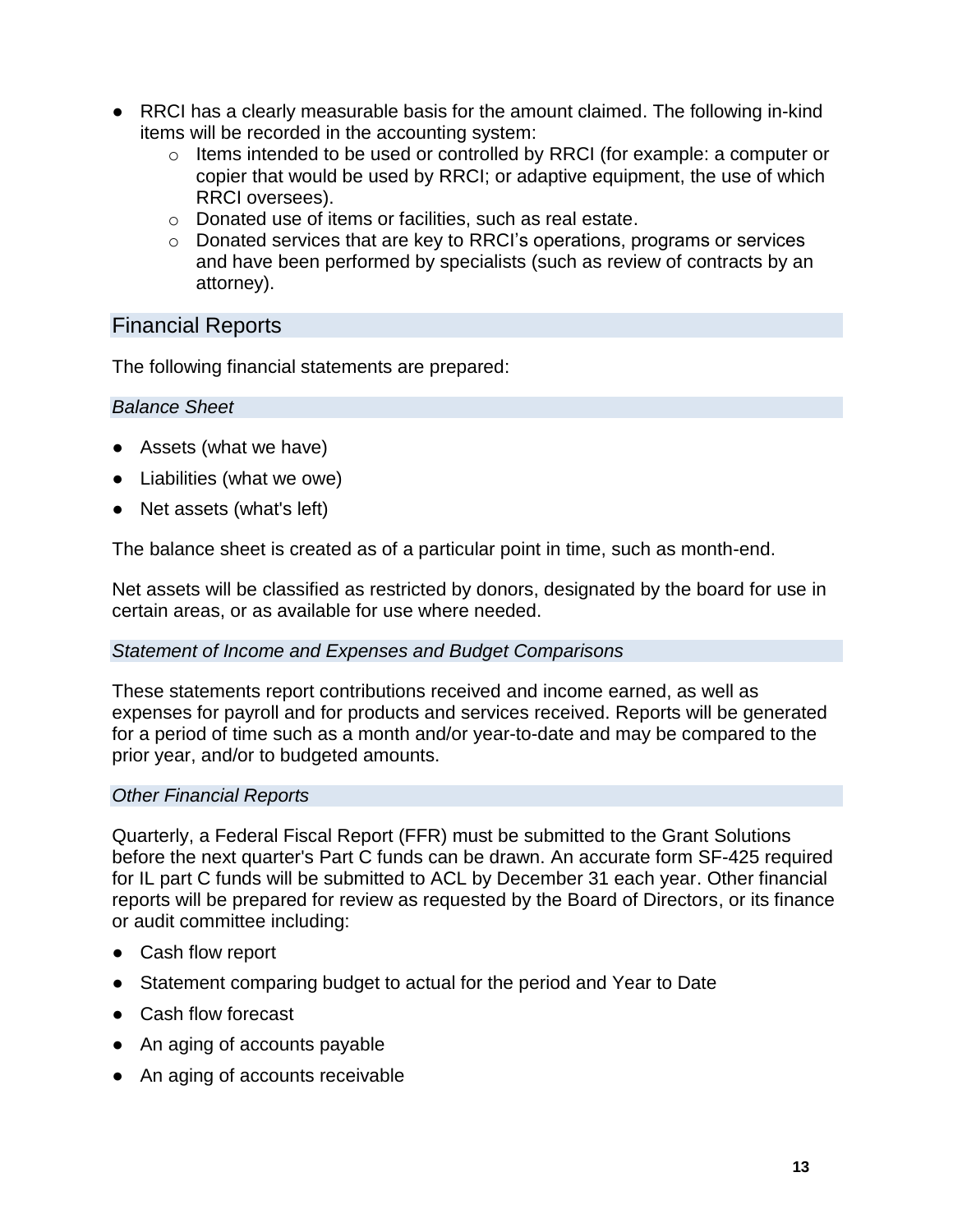# <span id="page-16-0"></span>Information Technology Controls

Information technology controls are created to protect confidential information, preserve financial data, and operate efficiently.

RRCI will properly protect its electronic information with the following procedures:

- Backups of important data will be made and stored off-site or in the cloud periodically.
- Backups will be verified at least quarterly to make sure they are working.
- Suspected malicious emails will be reported to Office Support Staff and promptly deleted.
- Surge protectors will be used on all computers and UPS/battery backups will be used on the server.
- Access to computers with confidential information will be limited to those needing access required for the performance of job duties.
- Access will be immediately removed when someone leaves or is terminated.
- Secure passwords will be used and changed at least quarterly.
- Up-to-date anti-virus protection, ad-blocking, and anti-spam software will be used.
- Any remote devices such as laptops, smart phones or notepads that are integrated with the computer system will be secured with passwords and/or encrypted, and set up to allow remote deletion of confidential information.
- Hard drives will be defragmented periodically, error logs will be reviewed for potential problems, and problems will be remedied.
- <span id="page-16-1"></span>● License and warranty information will be maintained in a secure central location.

# Purchasing Policy

# <span id="page-16-2"></span>*Objectives of the Policy*

RRCI's policy has the following objectives:

- Limit purchases to necessary items.
- Minimize the possibility of theft or misuse.
- Control costs while ensuring quality.
- Comply with federal or other regulations where applicable.
- Properly identify the nature and program or supporting service of the purchase.

#### <span id="page-16-3"></span>*Overview*

It is the policy of RRCI to follow ethical, responsible, and reasonable purchasing procedures. These policies describe the principles and procedures to be followed by all staff in connection with their purchasing responsibilities.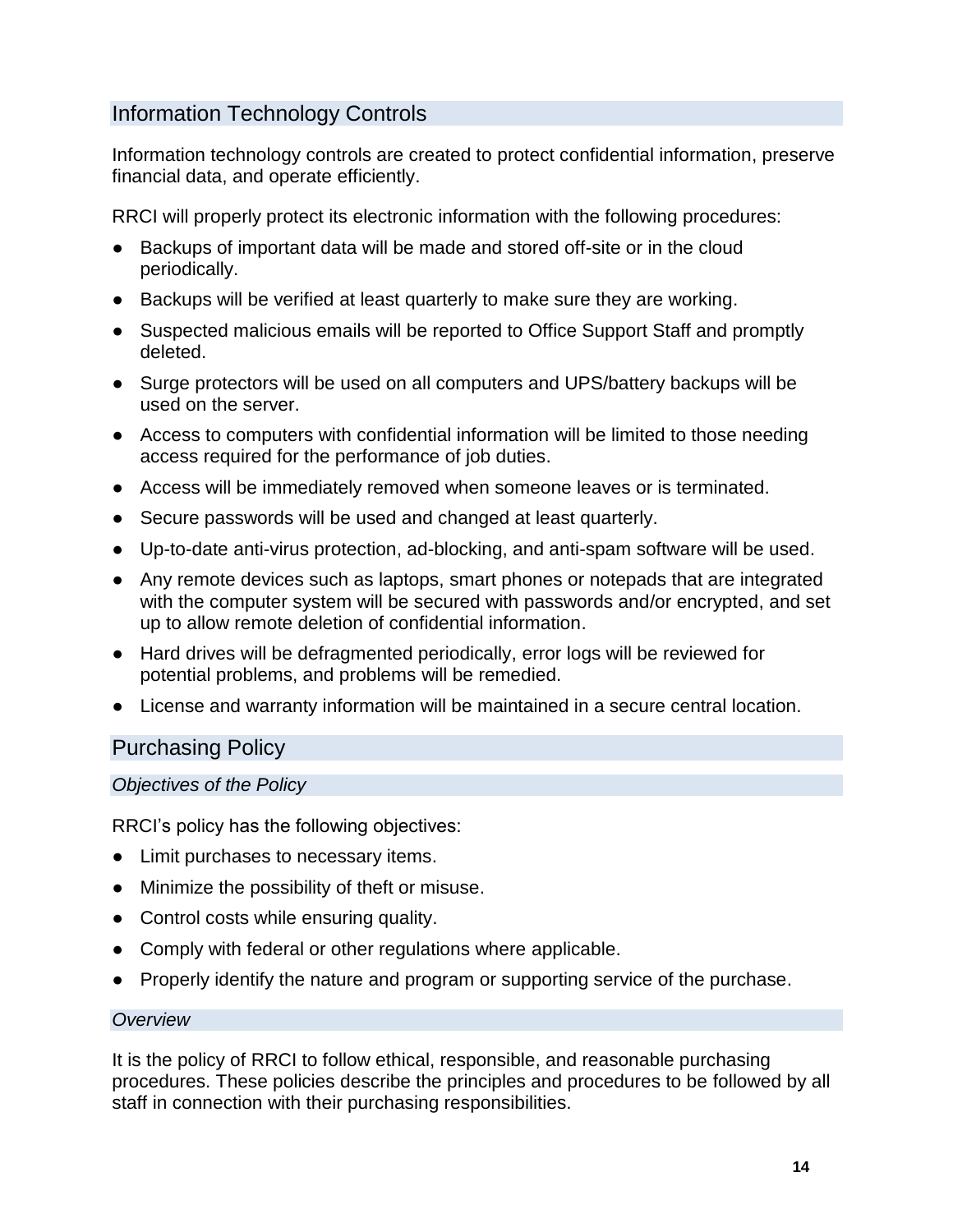#### <span id="page-17-0"></span>*Responsibility for Purchasing*

All purchases will be approved by the Executive Director.

#### <span id="page-17-1"></span>*Ethical Conduct in Purchasing*

Individuals involved in the purchasing process will discourage the offer of, and decline gifts or gratuities for themselves, their families or friends from potential vendors. They will never discriminate unfairly by dispensing special favors or privileges to anyone whether for remuneration or not.

#### <span id="page-17-2"></span>*Conflicts of Interest Prohibited*

Employees and members of the Board of Directors have an obligation to conduct business within guidelines that prohibit actual or potential conflicts of interest. This policy establishes only the framework within which RRCI will operate. The purpose of these guidelines is to provide general direction for all employees and members of the Board of Directors. Employees are expected to seek further clarification from their supervisor on issues related to the subject of acceptable standards of operation if any question arises. Board members, as well as any employees involved in the procurement/purchasing process, are expected to disclose any potential conflict of interest and to remove themselves from discussion and decision making in any item of business in which they have a conflict of interest. *See Conflict of Interest Reporting Form in Employee Handbook*

#### <span id="page-17-3"></span>*Conflict of Interest*

An actual or potential conflict of interest occurs when the employee, officer, or agent, any member of his or her immediate family, his or her life partner, his or her business partner, or an organization which employs or is about to employ any of the parties indicated herein, has a financial or other interest in the firm selected for an award. The basic principles that apply are that any potential conflict must be disclosed and the individual who has a potential conflict cannot be involved in decision-making related to the area in which they have a conflict.

No "presumption of guilt" is created by the mere existence of a relationship with an outside firm. However, when the individual has any influence on transactions involving purchases, contracts, or leases, it is imperative that they disclose to the Executive Director, or, in the case of a Board Member or the Executive Director, to the full board, as soon as possible the existence of any actual or potential conflicts of interest so that safeguards can be implemented to protect all parties. Personal gain is prohibited. Transactions are prohibited where the individual, partner or relative has significant ownership in a firm with which RRCI does business. Any kickback, bribe, substantial gift, or special consideration to an individual or relative is prohibited as a result of any transaction or business dealings involving RRCI in which the individual has influence.

Any employee found guilty of a conflict will be subject to disciplinary action.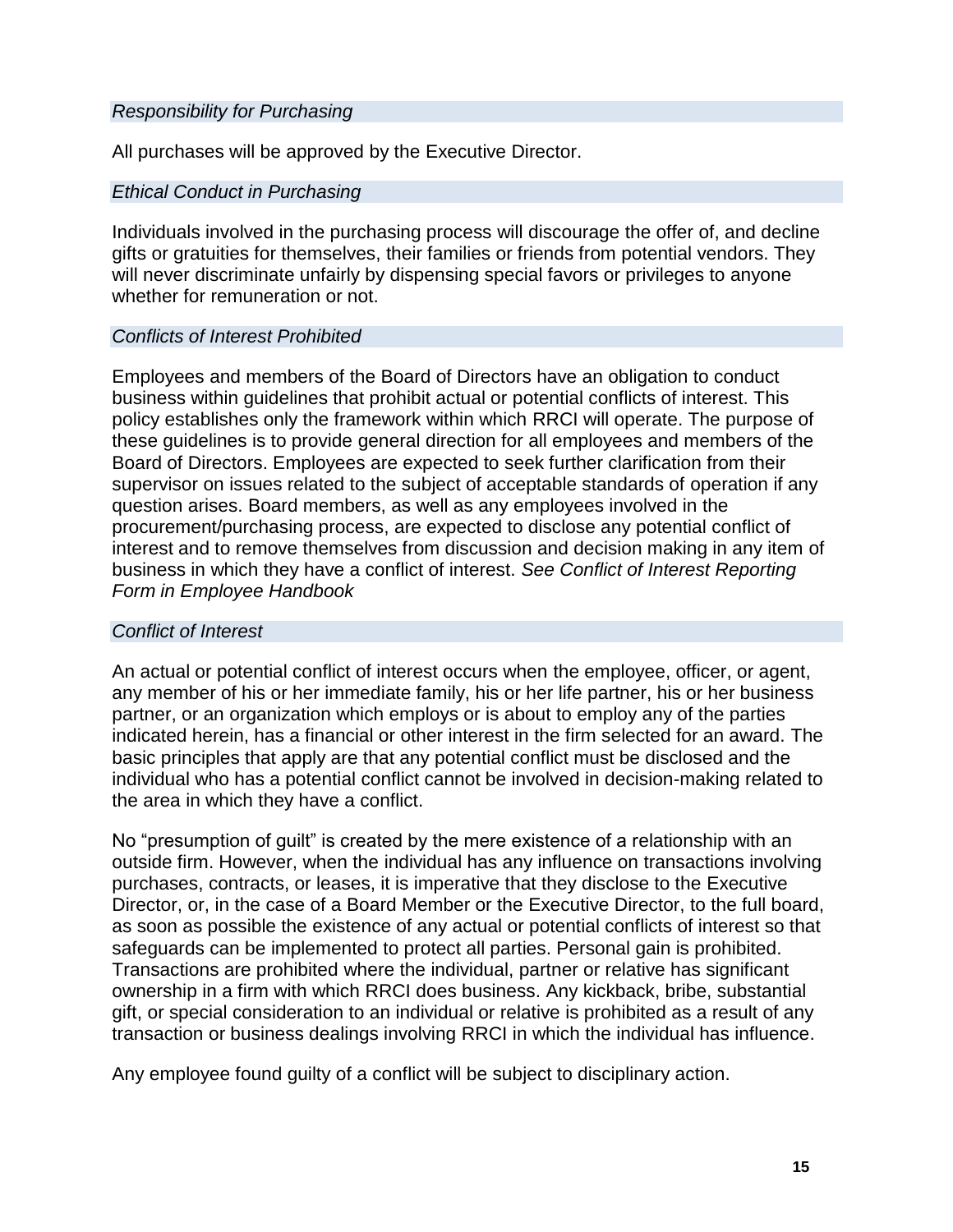Actual or potential conflicts of interest involving federally funded activities must be reported to the federal awarding agency.

# <span id="page-18-0"></span>Procurement under State or Federal Awards

Procurement of goods and services that will be charged to state or federal awards received by RRCI is subject to all of the policies above and also to the following:

- RRCI will purchase only those items necessary for the performance of the duties required by a state or federal award.
- Where appropriate, an analysis will be made of lease versus purchase acquisitions to determine which would be most economical and practical.
- Documentation of the basis for contractor selection shall be retained when competitive bidding is performed; documentation for why competitive bidding was not done shall be retained.

Vendor contracts shall include a written statement that they have not been suspended or disbarred from doing business with any state or federal agency.

Davis-Bacon prevailing wage requirements for construction contracts must be met if required by the state or federal award.

# <span id="page-18-1"></span>General Procurement Standards

Purchases must be necessary and reasonable for the performance of the federal or other award and shall be properly identified with an award(s).Economical purchase procedures (such as consolidation of purchases), and lease versus purchase, where appropriate shall be considered.

- Purchases shall be treated consistently as direct or indirect costs.
- Purchases treated as direct or indirect cost cannot also be used to meet cost sharing or matching requirements.
- Costs charged to federal and other awards shall be net of any applicable credits.
- Costs charged to federal and similar awards shall be allowable based on guidance.
- Costs shall be determined in conformity with U.S. generally accepted accounting principles.
- Contractors that develop or draft specifications, requirements, statements of work, or invitations for bids or requests for proposals will be excluded from competing for such procurements.
- All solicitations shall include a clear and accurate description of the technical requirements for the material, product, or service to be procured.
- Documentation for purchases will be sufficient for an independent person to determine what was purchased, and for what purpose.
- Documentation for purchases shall be kept for at least 7 years and shall document the rationale for the method of procurement, the selection of the contract type,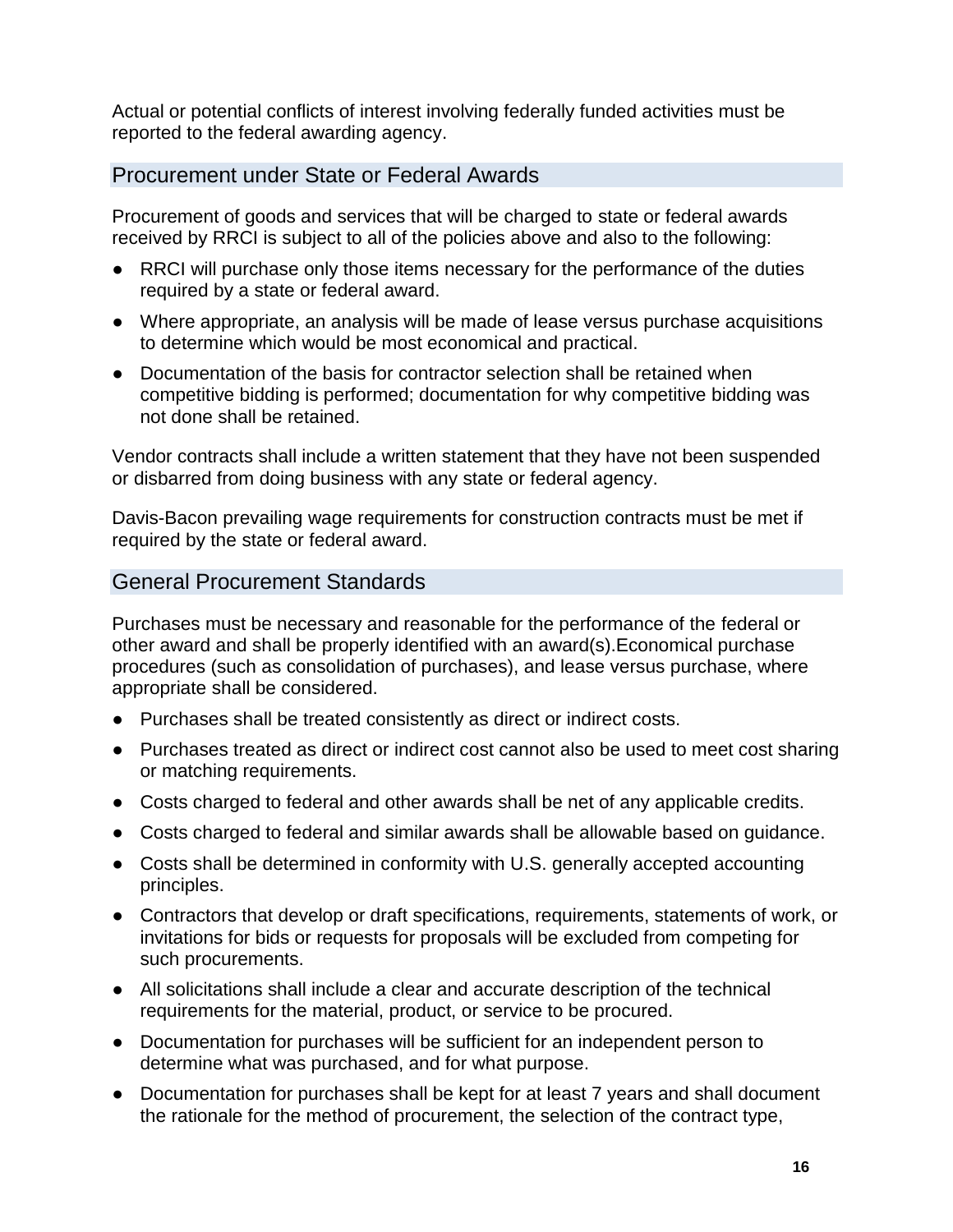contractor selection/rejection and basis for the contract price and verification that the contractor is not suspended or debarred.

# <span id="page-19-0"></span>**Competition**

Purchases shall be conducted in a manner that facilitates competition.

No action shall be taken to limit competition such as:

- o Placing unreasonable requirements on firms in order for them to qualify.
- o Requiring unnecessary experience or excessive bonding.
- o Specifying a brand name instead of allowing an equal product to be offered.
- o Any arbitrary action in the procurement process.

Purchase solicitation shall identify requirements that are to be fulfilled, and shall incorporate a clear and accurate description of the item or service to be procured.

# <span id="page-19-1"></span>Purchase Thresholds

Requirements vary based on the size of the purchase.

Micro purchases of supplies or services are those that do not exceed \$3,500 (these limits will be updated periodically).

Small purchase requirements apply when purchases are between \$3500 and \$150,000 (the current level of the Simplified Acquisition Threshold). These amounts will be indexed for inflation.

- Micro purchases shall be distributed among qualified suppliers but don't generally require competitive quotations.
- Small purchases will be made only after price or rate quotations are obtained from an adequate number of qualified sources. Prices can be obtained from published or online price lists.

Purchases in excess of the Simplified Acquisition Threshold, including services, equipment or supplies, purchases, leased or contracted for require a cost or price analysis (costs analysis evaluates cost components, price analysis evaluates the total price). These purchases shall be made only after receiving, whenever possible, quotations from at least three vendors. Selections shall be recommended to the Finance Committee for approval with quotations attached. Recommendation and selection shall be based on the following criteria:

- A clear and accurate description of the product or service to be purchased
- Skill and experience of key personnel
- Experience providing products or services to Red Rock Center for Independence.
- Any specific requirements we have included in our solicitation of bids
- Demonstrated commitment to the nonprofit sector
- Information received from vendor references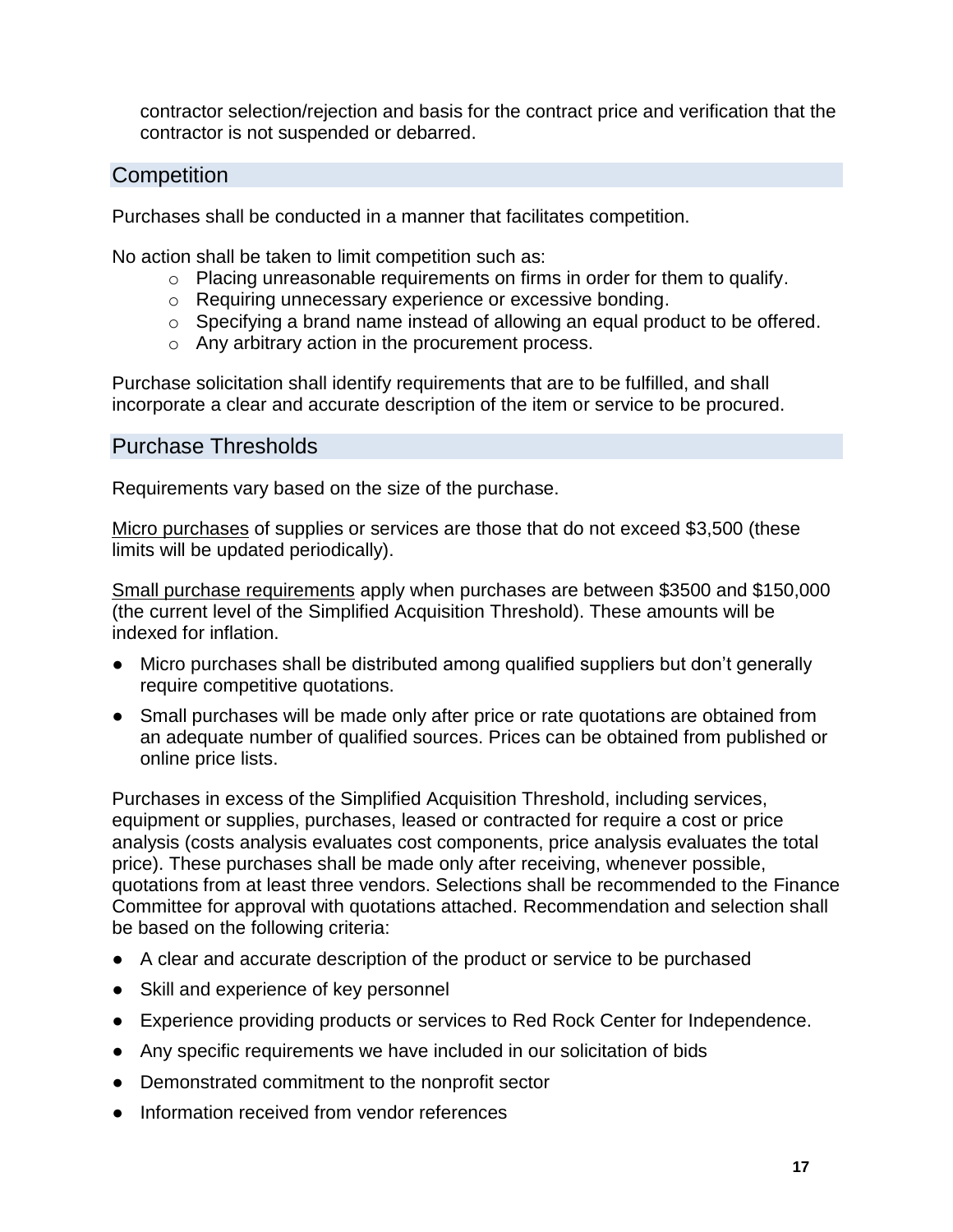- Commitment to our time deadlines
- Cost
- Woman- or minority-owned business or qualified small business
- Preference for products and services that conserve natural resources and protect the environment, to the extent possible

Construction services shall be procured by sealed bids following formal advertising. Contracts shall be awarded to the responsible bidder whose bid conforms with all the material terms and conditions of the request for bids and is the lowest in price.

Vendor contracts shall include a written statement that they have not been suspended or debarred from doing business with any federal agency. Alternatively, RRCI shall check the SAM (System for Award Management https://www.sam.gov/index.html) vendor database. Davis-Bacon prevailing wage requirements for construction contracts must be met if required by the federal award.

#### <span id="page-20-0"></span>*Exceptions to Competitive Bidding*

Competitive bidding will not be required in certain limited circumstances including:

- The item is available only from a single source.
- An emergency or urgent need will not permit a delay for competitive selection.
- Staff or client health, welfare, or safety does not permit a delay for competitive selection.
- After solicitation of a number of sources, competition is deemed to be inadequate.

A written explanation shall be prepared and maintained whenever a normally required competitive selection is not used.

Documentation of the basis for contractor selection shall be retained when competitive bidding is performed. Documentation for why competitive bidding was not done shall be retained.

#### <span id="page-20-1"></span>*Minority Businesses and Woman-Owned Businesses*

The organization will take affirmative steps to encourage minority businesses, woman's business enterprises and labor surplus area firms to be used including:

- Identifying qualified organizations.
- Soliciting from these organizations.
- Dividing total requirements, when economically feasible, into smaller tasks to permit maximum participation by these organizations.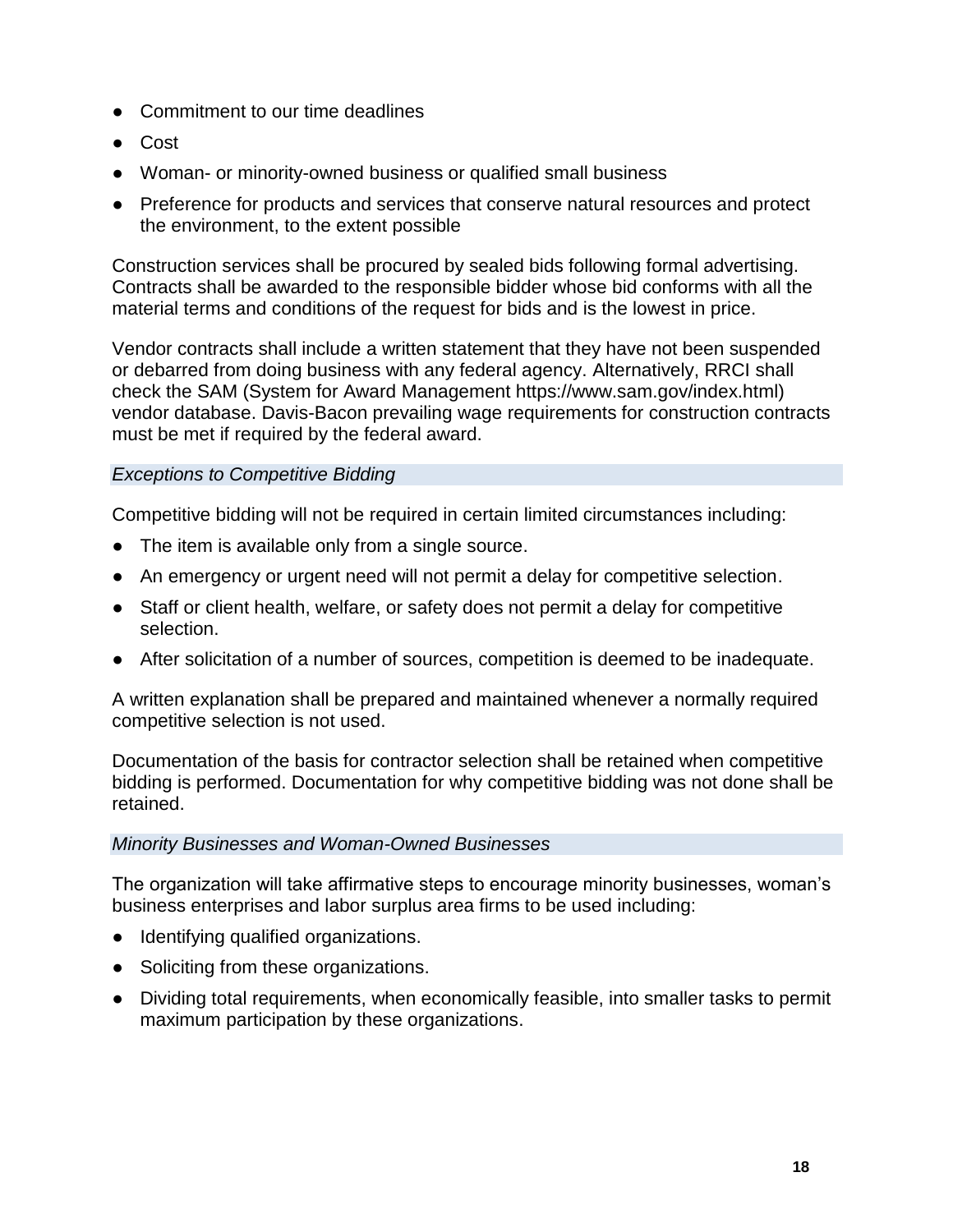#### <span id="page-21-0"></span>*Uncertainties and Violations*

Any questions regarding compliance with this policy should be directed to the Executive Director or Board of Directors.

Deliberate violations of any aspect of this policy will be subject to disciplinary action including possible termination.

# <span id="page-21-1"></span>Program Income

Program income is generated when RRCI receives payments for training, services provided or other similar income. If RRCI receives any program income for programs that are federally funded, the source and application of program income will be tracked to ensure that it is expended only on allocable and allowable costs. Specifically, program income will be added to the funds committed to the project by the federal awarding agency to further eligible project or program objectives or deducted from the total project or program allowable costs in determining the net allowable costs on which the federal share of cost is based. Program income will be reported on the Federal Financial Reports.

# <span id="page-21-2"></span>Property and Equipment

Property and equipment include items such as:

- Office furniture and equipment
- Computer hardware
- Computer software
- Leasehold improvements

It is RRCI's policy to capitalize all items that have a unit cost greater than \$5,000 and a useful life of more than one year. Items purchased with a value or cost less than five thousand dollars and a useful life not exceeding one year will be expensed in the period purchased.

The depreciation period for capitalized assets is as follows:

| <b>Computer Hardware</b> | 36 months       |
|--------------------------|-----------------|
| <b>Office Equipment</b>  | 60 months       |
| <b>Office Furniture</b>  | 60 months       |
| <b>Computer Software</b> | 36 months       |
| Leasehold improvements   | Length of lease |

A Fixed Asset Log will be maintained by the accountant including date of purchase, asset description, purchase/donation information, cost/fair market value, donor/funding source, identification number, and the depreciable life of the asset.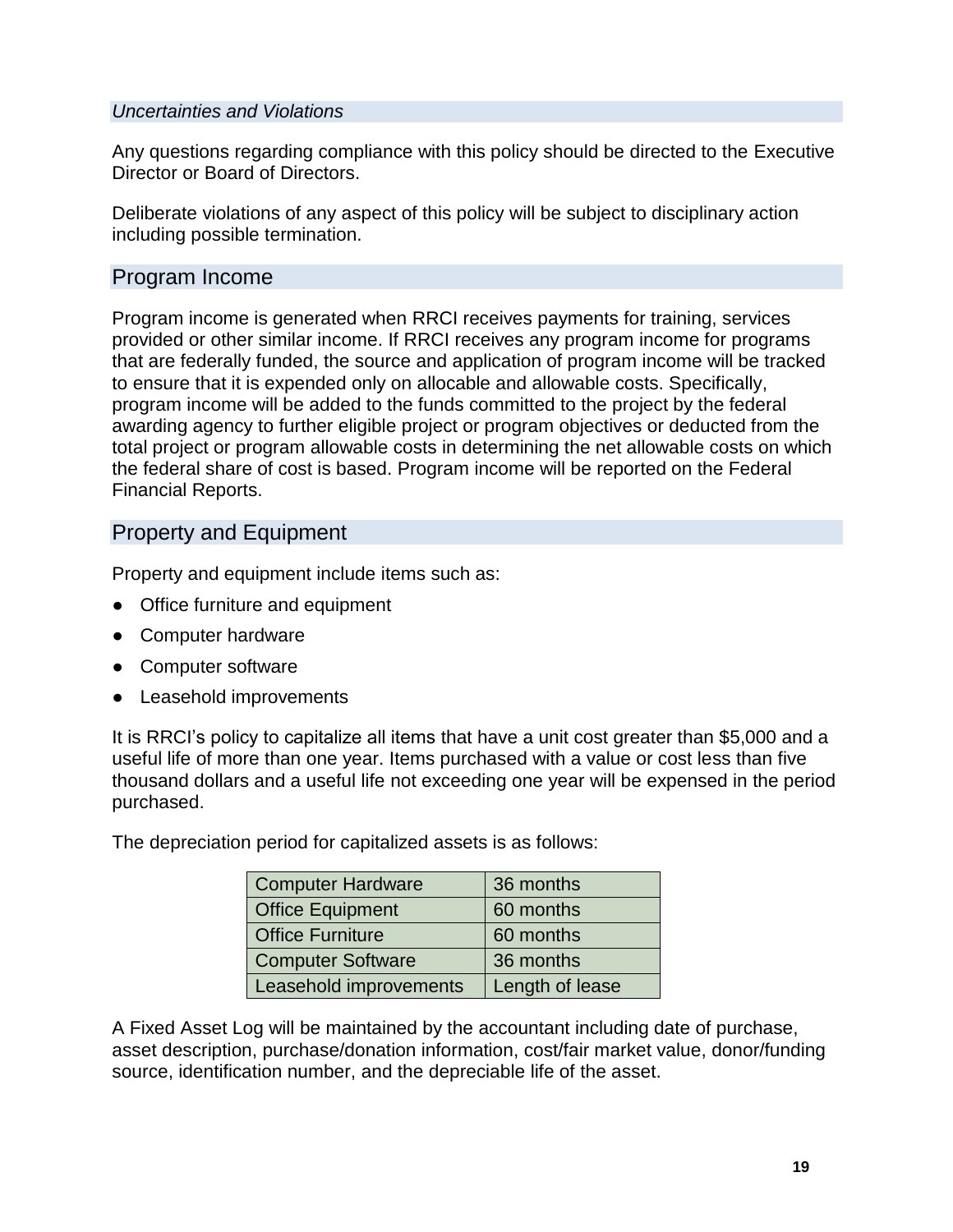Annually, a physical inspection and inventory will be taken of all fixed assets, and the accounting system will be updated to reflect any items that are disposed of or are no longer in service.

A control system shall be in effect to ensure adequate safeguards are in place to prevent loss, damage or theft. The Executive Director shall be informed in writing of items that are missing, have been disposed of, or are no longer in service. Any missing items must be investigated.

Depreciation is recorded at least annually. Depreciation is computed using the straightline method over the estimated useful lives of the related assets. Any impaired assets discovered during the inventory will be written down to their actual value.

# <span id="page-22-0"></span>Personnel Records

All personnel files will contain the following documents:

- An application and/or resume
- Date of employment
- Position and pay rate
- Job description
- Performance evaluations
- Authorization of payroll deductions
- W-4 withholding authorization
- Termination data where applicable
- A signed confidentiality agreement
- A signed acknowledgement of receipt of Employee Handbook including the organization's whistleblower, drug-free workplace, lobbying, and conflict of interest policies
- An emergency contact form
- Other forms as deemed appropriate by the executive director

All employees will fill out an Employment Eligibility Verification (I-9) and submit the specified allowable forms of identification to the executive director.

The completed I-9 forms will be kept in a secure location separate from the personnel files.

All personnel files are to be kept in a secure, locked file cabinet and accessed only by authorized personnel, as assigned by the executive director.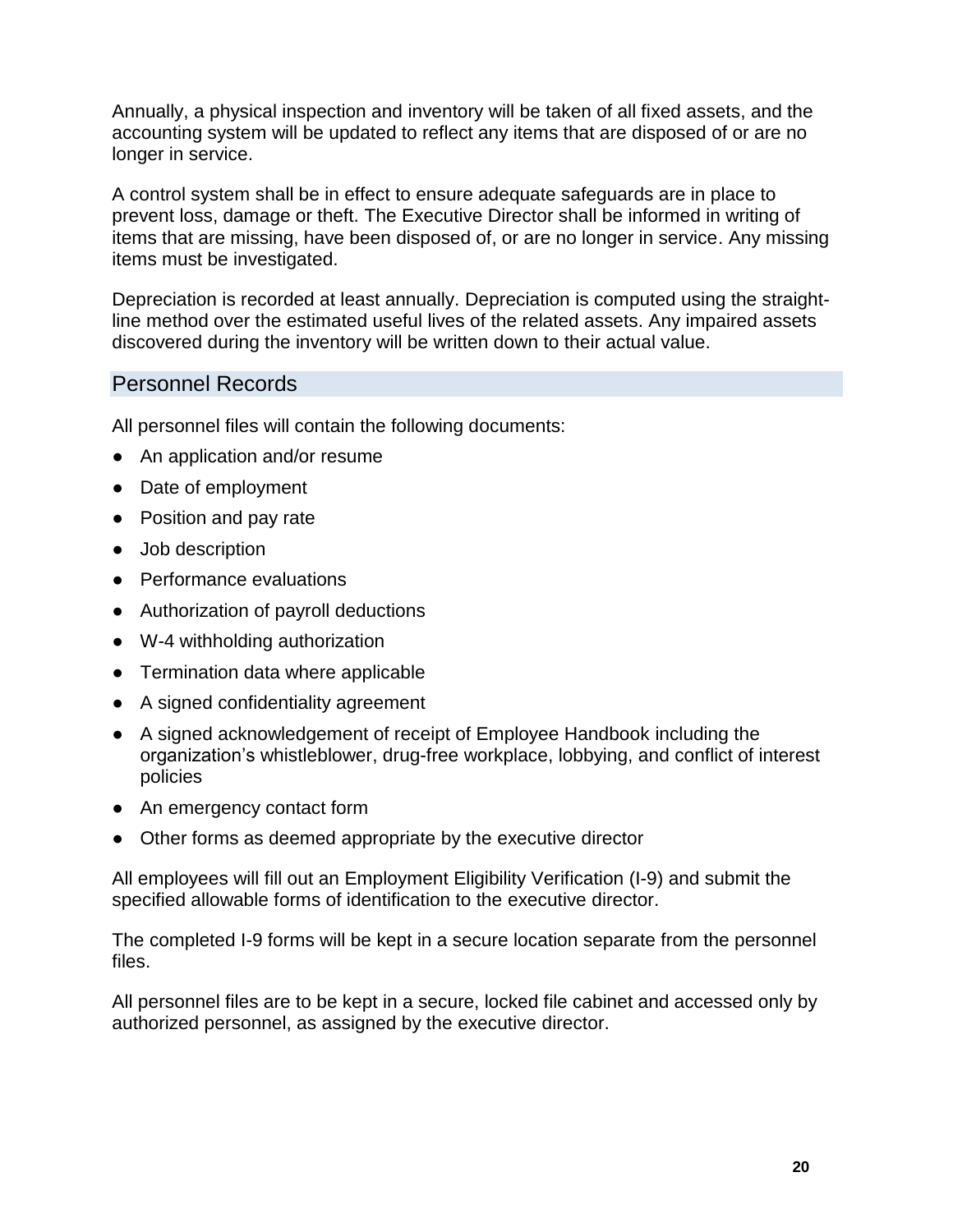# <span id="page-23-0"></span>Reports to Funding Agencies and Organizations

RRCI is required to submit programmatic and financial reports periodically to funders and oversight agencies. In all cases, RRCI will keep a paper or electronic file of documentation supporting financial, unit of service, programmatic, and other information included in the report along with a copy of the report itself.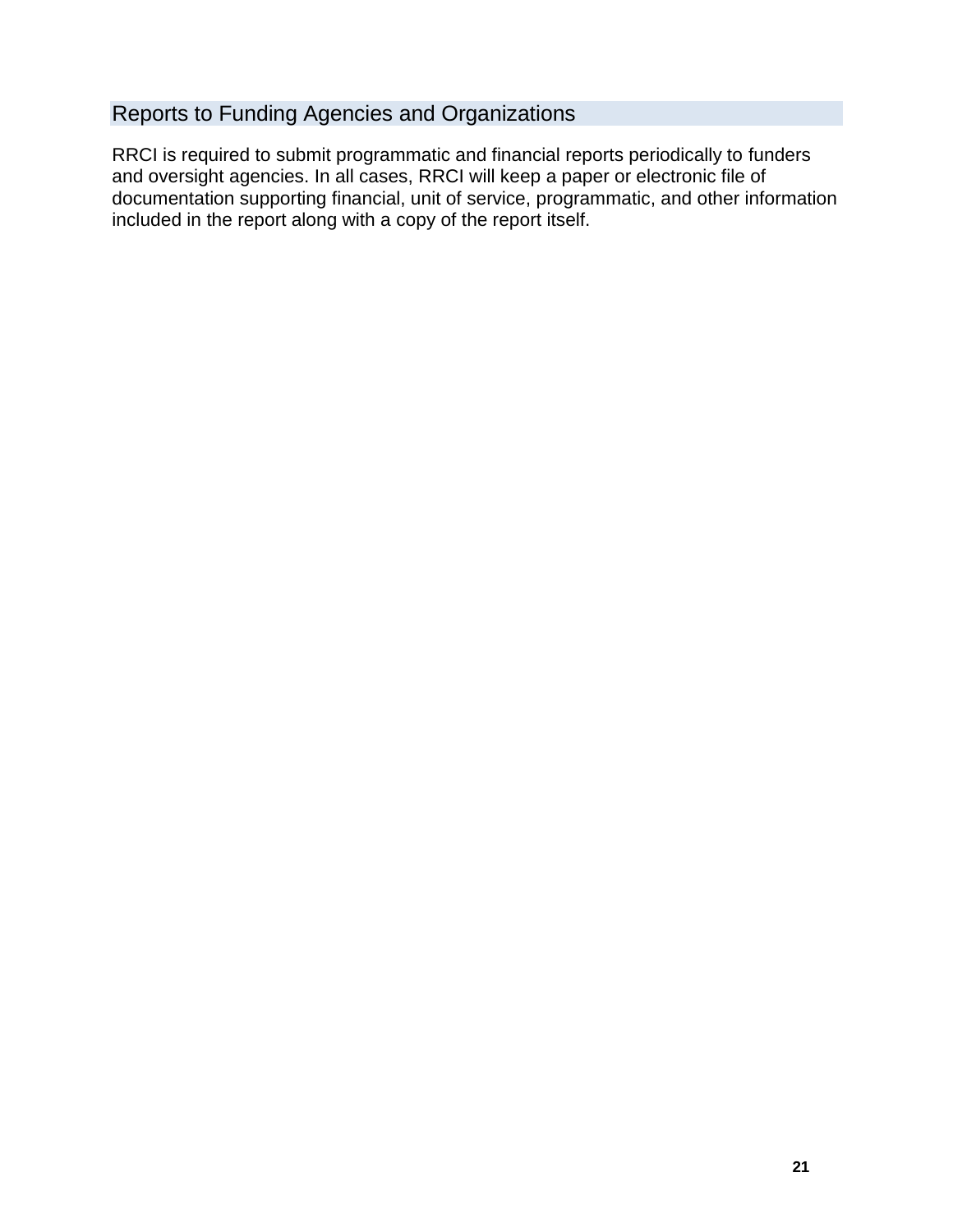# **Appendix I Forms and Other Attachments**

# <span id="page-24-1"></span><span id="page-24-0"></span>Credit Card Agreement

You may have been granted the privilege of having a RRCI credit card. Your credit card is a convenience that carries responsibilities along with it. Although this card is issued in your name, it is RRCI property and must be used with good judgment. By signing this agreement, you acknowledge that you understand and will comply with all of the RRCI guidelines, as listed below.

#### *I, as an authorized and approved cardholder have been trained and fully understand and agree to the following terms and conditions regarding the use and safekeeping of the credit card entrusted to me:*

I accept full personal responsibility for the safekeeping of the credit card assigned to me, and that absolutely no one, other than me, is permitted to use the credit card assigned to me. All charges are ONLY associated directly to the cardholder;

I understand that ALL purchases made on my assigned credit card MUST be PRE-APPROVED by the Executive Director and supported by receipts;

I will be making financial commitments on behalf of RRCI and will obtain fair and reasonable prices. For Example: No First Class Tickets;

Pre-approved, qualified per diem for food will be purchased with the credit card for the employee only. Traveling companions do not qualify for per diem. Only pre-approved, qualified per diem for food, up to the State of Utah rate, may be charged to the credit card, Section 14;

I will submit my receipts within two (2) days after completion of a purchase, showing expenses incurred with all required receipts attached to the expense report, marked with my initials;

When I use my credit card, I understand that these purchases will result in a "receivable" against me and I am responsible for repayment of any of these charges deemed not allowable when Expense Report is submitted. I further understand that any unallowable amount must be repaid to RRCI within 10 days after the Expense Report has been filed;

In the event that I fail to repay any non-allowable amount, RRCI is authorized to withhold the full amount from any payment (s) due me from RRCI, including payroll checks, as repayment. I understand that failure to follow these provisions more than once within any 6-month period will result in suspension of my credit card;

I will not use the Credit card for non-RRCI related expenses, unauthorized purchases, or for personal purchases;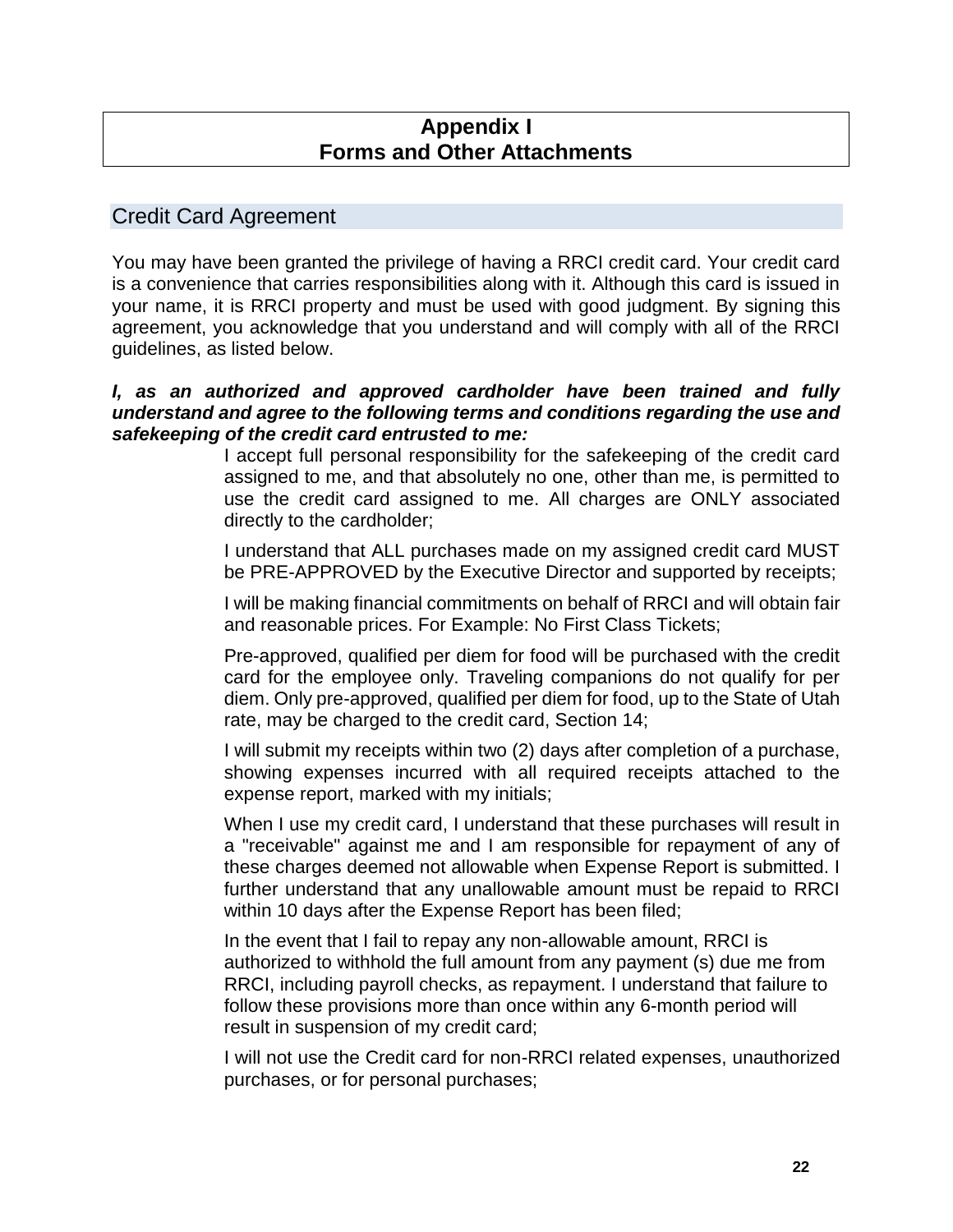I will immediately report the theft or loss of my credit card to the Bank and RRCI's business office or Executive Director;

I understand that I cannot use the credit card as a financial reference to obtain personal credit cards or loans;

I understand that I am personally responsible for obtaining ALL original detailed receipts (purchase and credit documents) and submitting them in accordance with RRCI credit card procedures, for those purchases where a receipt is required;

I understand that any purchases made by me will be recorded and reviewed, to insure compliance with credit card guidelines;

I understand that failure to follow any of the above listed terms & conditions or if found to have misused the credit card in any manner may result in; revocation of the privilege to use the credit card; disciplinary action; termination of employment; and/or criminal charges being filed with the appropriate authority.

I agree to surrender the credit card immediately upon request or upon termination of employment for any reason.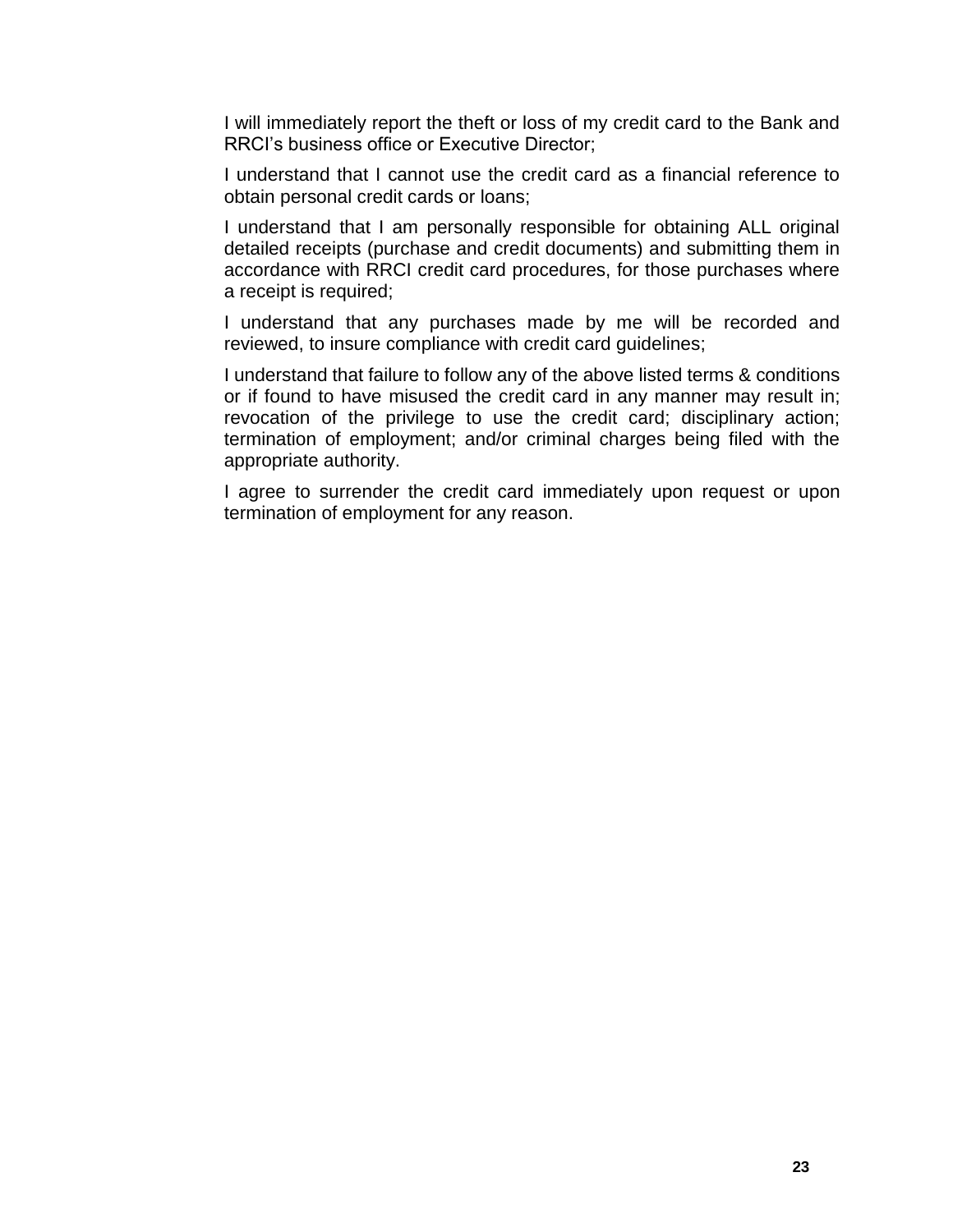# <span id="page-26-0"></span>**Appendix II Compliance with Uniform Guidance and HHS Regulations and Indirect Cost Rate**

Red Rock Center for Independence is required to comply with Uniform Guidance, HHS, and other regulations. Centers should ensure policy manuals address the following requirements.

# <span id="page-26-1"></span>Supporting Documentation

It is the responsibility of the board and staff of the organization to ensure RRCI maintains adequate supporting documentation for all expenditures. Expenditures that lack adequate supporting documentation may be disallowed.

# <span id="page-26-2"></span>Allowability of Costs (based on Uniform Guidance 200.403)

To be allowable under an award, costs must meet the following general criteria:

- 1) Be reasonable for the performance of the award and be allocable thereto under these principles.
- 2) Conform to any limitations or exclusions set forth in these principles or in the award as to types or amount of cost items.
- 3) Be consistent with policies and procedures that apply uniformly to both federally financed and other activities of the organization.
- 4) Be accorded consistent treatment.
- 5) Be determined in accordance with generally accepted accounting principles (GAAP).
- 6) Not be included as a cost or used to meet cost sharing or matching requirements of any other federally financed program in either the current or a prior period.
- <span id="page-26-3"></span>7) Be adequately documented.

#### Reasonable Costs (based on Uniform Guidance 200.404)

A cost is reasonable if, in its nature or amount, it does not exceed that which would be incurred by a prudent person under the circumstances prevailing at the time the decision was made to incur the costs. In determining the reasonableness of a given cost, consideration shall be given to the following:

1) Whether the cost is of a type generally recognized as ordinary and necessary for the operation of the non-Federal entity or the proper and efficient performance of the Federal award.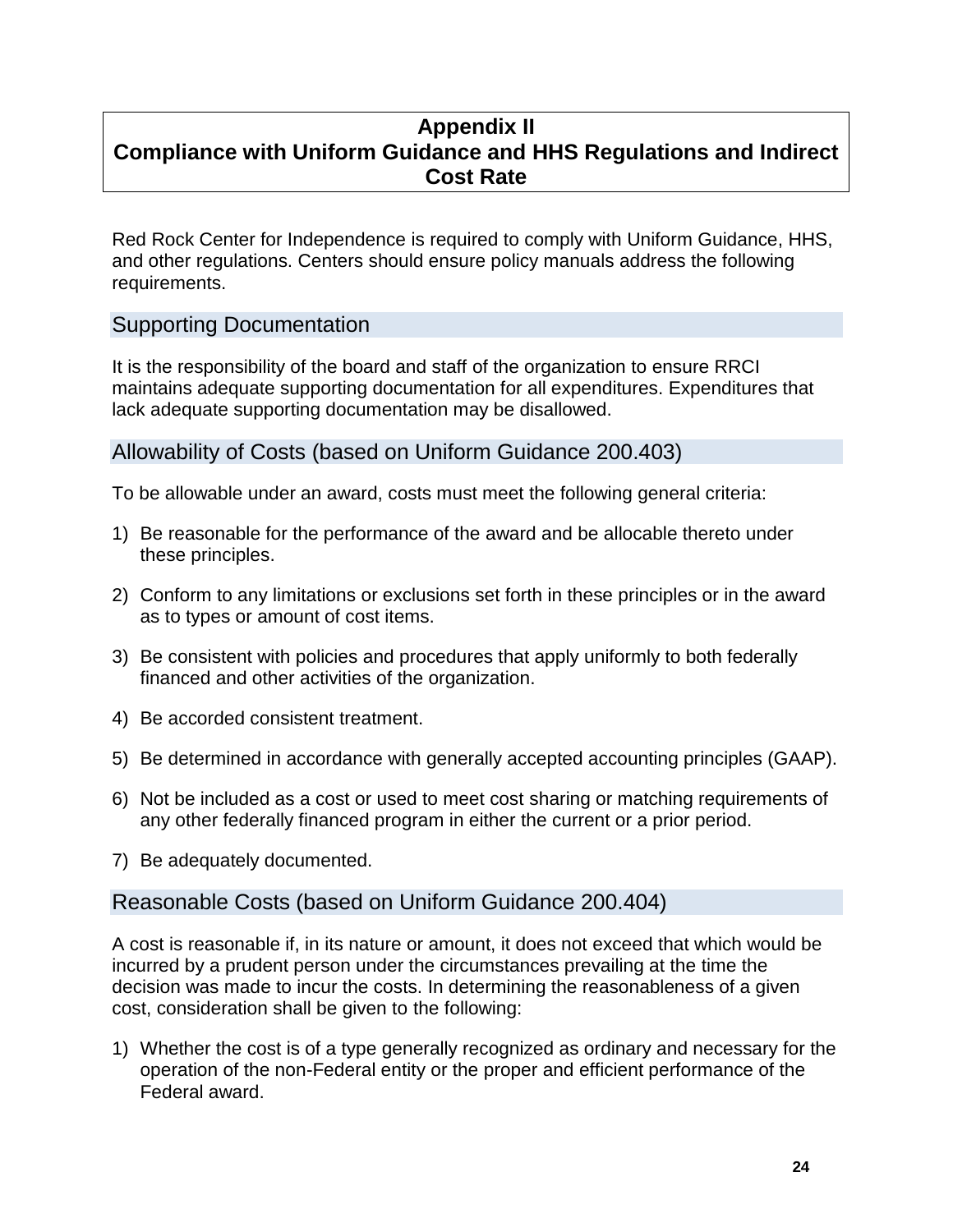- 2) The restraints or requirements imposed by such factors as: sound business practices; arm's-length bargaining; federal, state, local, and other laws and regulations; and terms and conditions of the federal award.
- 3) Market prices for comparable goods or services for the geographic area.
- 4) Whether the individuals concerned acted with prudence in the circumstances considering their responsibilities to the non-federal entity, its employees, where applicable its students or membership, the public at large, and the Federal Government.
- 5) Whether the non-federal entity significantly deviates from its established practices and policies regarding the incurrence of costs, which may unjustifiably increase the federal award's cost.

# <span id="page-27-0"></span>Allocable Costs (based on Uniform Guidance 200.405)

- (a) A cost is allocable to a particular federal award or other cost objective if the goods or services involved are chargeable or assignable to that federal award or cost objective in accordance with relative benefits received. This standard is met if the cost:
	- (1) Is incurred specifically for the federal award;
	- (2) Benefits both the federal award and other work of the non-federal entity and can be distributed in proportions that may be approximated using reasonable methods; and
	- (3) Is necessary to the overall operation of the non-federal entity and is assignable in part to the federal award in accordance with the principles in this subpart.
- (b) All activities which benefit from the non-federal entity's indirect cost, including unallowable activities and donated services by the non-federal entity or third parties, will receive an appropriate allocation of indirect costs.
- (c) Any cost allocable to a particular federal award under the principles provided for in this part may not be charged to other Federal awards to overcome fund deficiencies, to avoid restrictions imposed by Federal statutes, regulations, or terms and conditions of the federal awards, or for other reasons. However, this prohibition would not preclude the non-federal entity from shifting costs that are allowable under two or more federal awards in accordance with existing federal statutes, regulations, or the terms and conditions of the Federal awards.
- (d) Direct cost allocation principles. If a cost benefits two or more projects or activities in proportions that can be determined without undue effort or cost, the cost must be allocated to the projects based on the proportional benefit. If a cost benefits two or more projects or activities in proportions that cannot be determined because of the interrelationship of the work involved, then, notwithstanding paragraph (c) of this section, the costs may be allocated or transferred to benefitted projects on any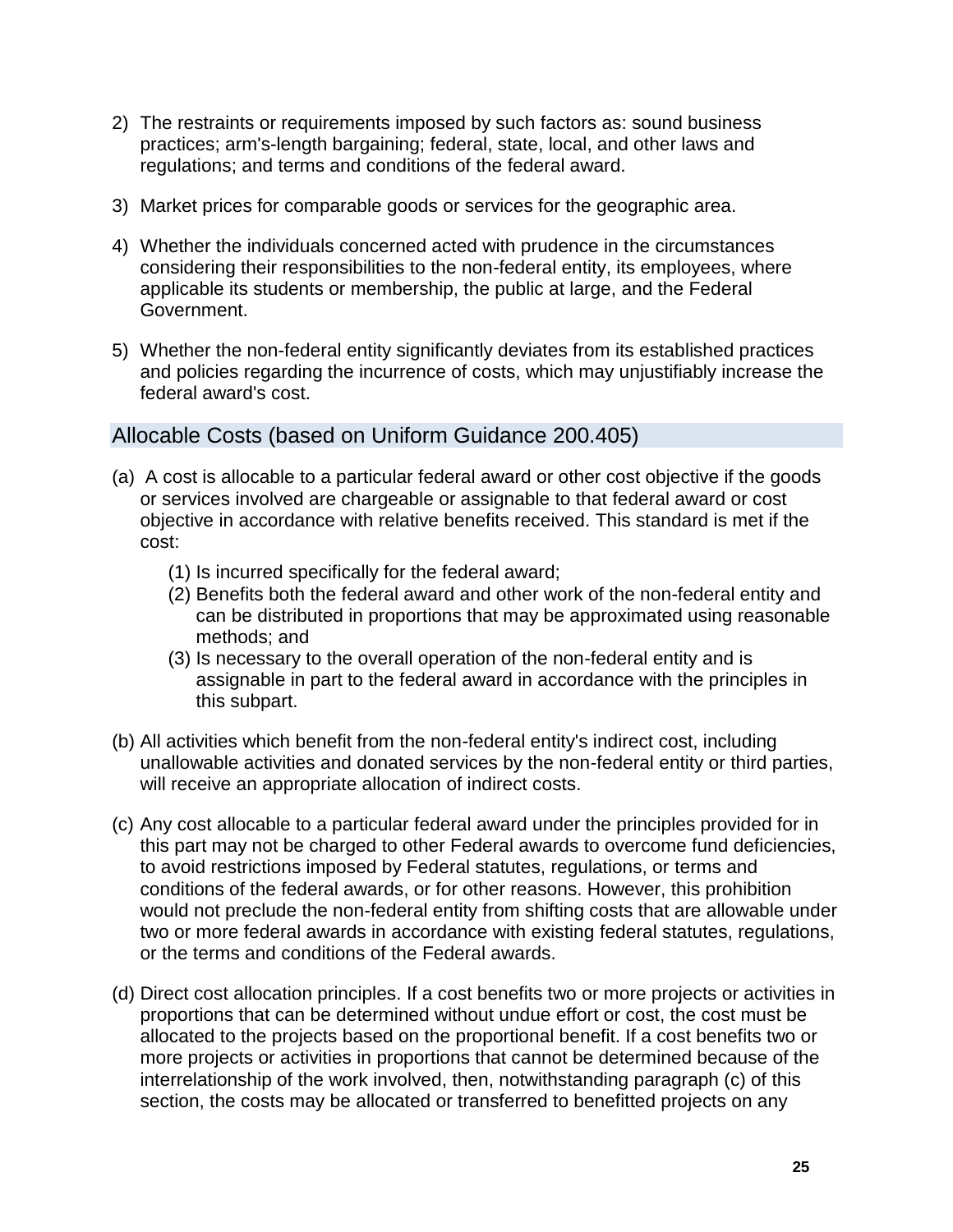reasonable documented basis. Where the purchase of equipment or other capital asset is specifically authorized under a federal award, the costs are assignable to the federal award regardless of the use that may be made of the equipment or other capital asset involved when no longer needed for the purpose for which it was originally required.

# <span id="page-28-0"></span>Indirect Cost Rate Proposal

RRCI maintains an indirect cost rate proposal in accordance with HHS requirements. The proposal is on file and is subject to change annually.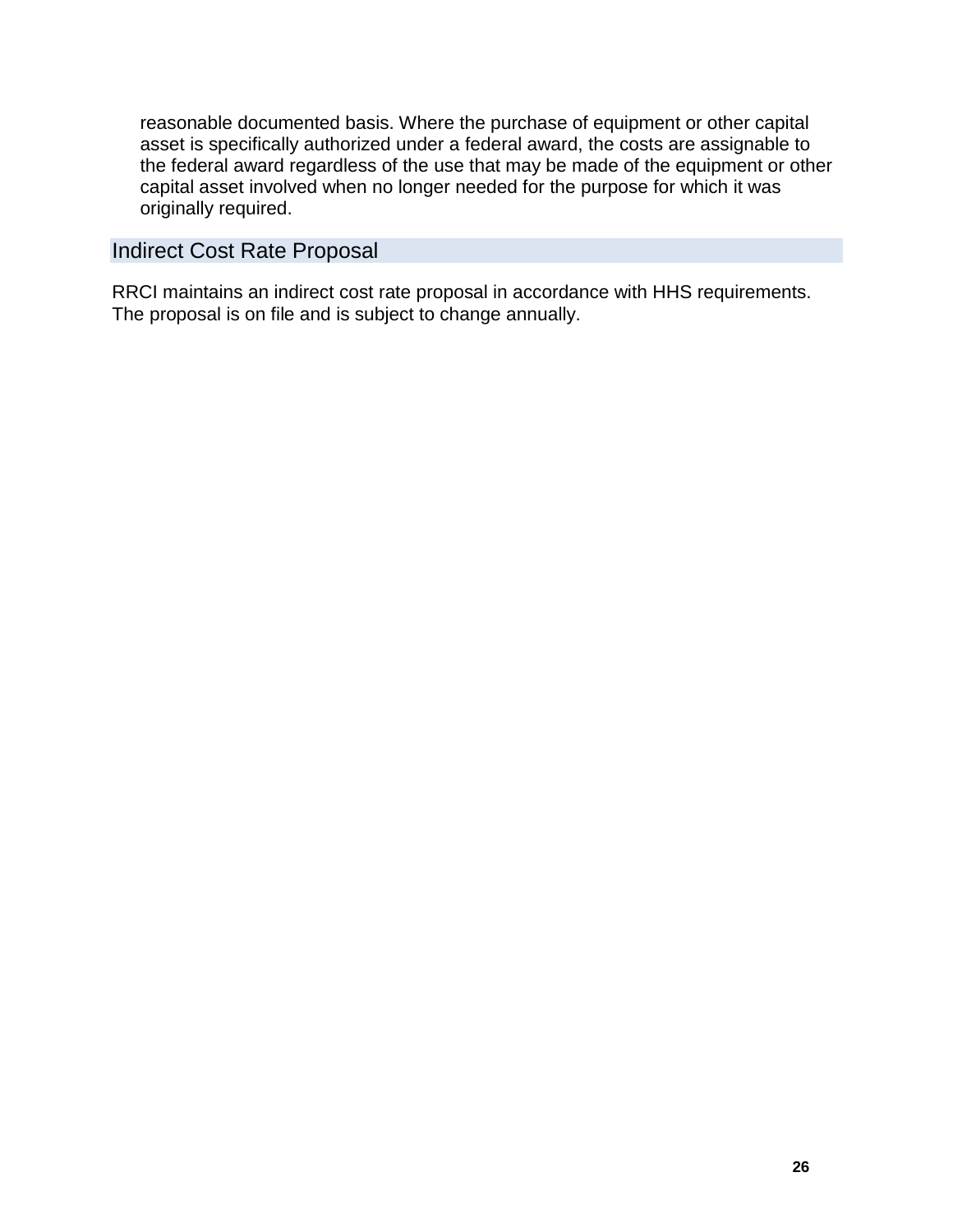# **Appendix III Policy for Records Retention**

#### <span id="page-29-0"></span>**RRCI will follow these guidelines for the retention of records but will also comply with any longer retention requirements of funders.**

If RRCI has any active, pending or threatened litigation, audit findings or monitoring findings, records will be retained until all issues are fully resolved as determined by the board of directors.

Financial and programmatic records (including consumer service records) and supporting documents related to federal funding, compliance or performance shall be retained for a minimum of five years from the date in which the corresponding annual reports are submitted to RSA.

Paper and electronic records are subject to the same requirements.

This policy will be modified to accommodate any special requirements of funders or regulators.

At the end of the retention time frame, paper and electronic records will be destroyed.

A log of records that are purged and destroyed will be maintained.

| <b>Item</b>                                                                                                                                                                                     | <b>Useful life</b> |
|-------------------------------------------------------------------------------------------------------------------------------------------------------------------------------------------------|--------------------|
| Accounts payable ledgers and schedules                                                                                                                                                          | 5years             |
| Accounts receivable schedules                                                                                                                                                                   | 5years             |
| <b>Bank reconciliations</b>                                                                                                                                                                     | 5years             |
| <b>Bank statements</b>                                                                                                                                                                          | 5years             |
| Checks (cancelled, but see exception below)                                                                                                                                                     | 5years             |
| Checks (cancelled for important payments, i.e., taxes, purchases<br>of property, special, contract, etc.) (Checks should be filed with<br>the papers pertaining to the underlying transaction.) | Permanent          |
| Contracts, mortgages, notes and leases:                                                                                                                                                         |                    |
| <b>Expired</b>                                                                                                                                                                                  | 7 years            |
| Still in effect                                                                                                                                                                                 | Permanent          |
| Correspondence                                                                                                                                                                                  | 5years             |
| Deeds, mortgages and bills of sale                                                                                                                                                              | Permanent          |
| <b>Depreciation schedules</b>                                                                                                                                                                   | Permanent          |
| Duplicate deposit slips                                                                                                                                                                         | 2 years            |
| <b>Employment applications</b>                                                                                                                                                                  | 3 years            |
| Employee personnel records (after termination)                                                                                                                                                  | 5years             |
| Expense analyses/expense distribution schedules                                                                                                                                                 | 7 years            |